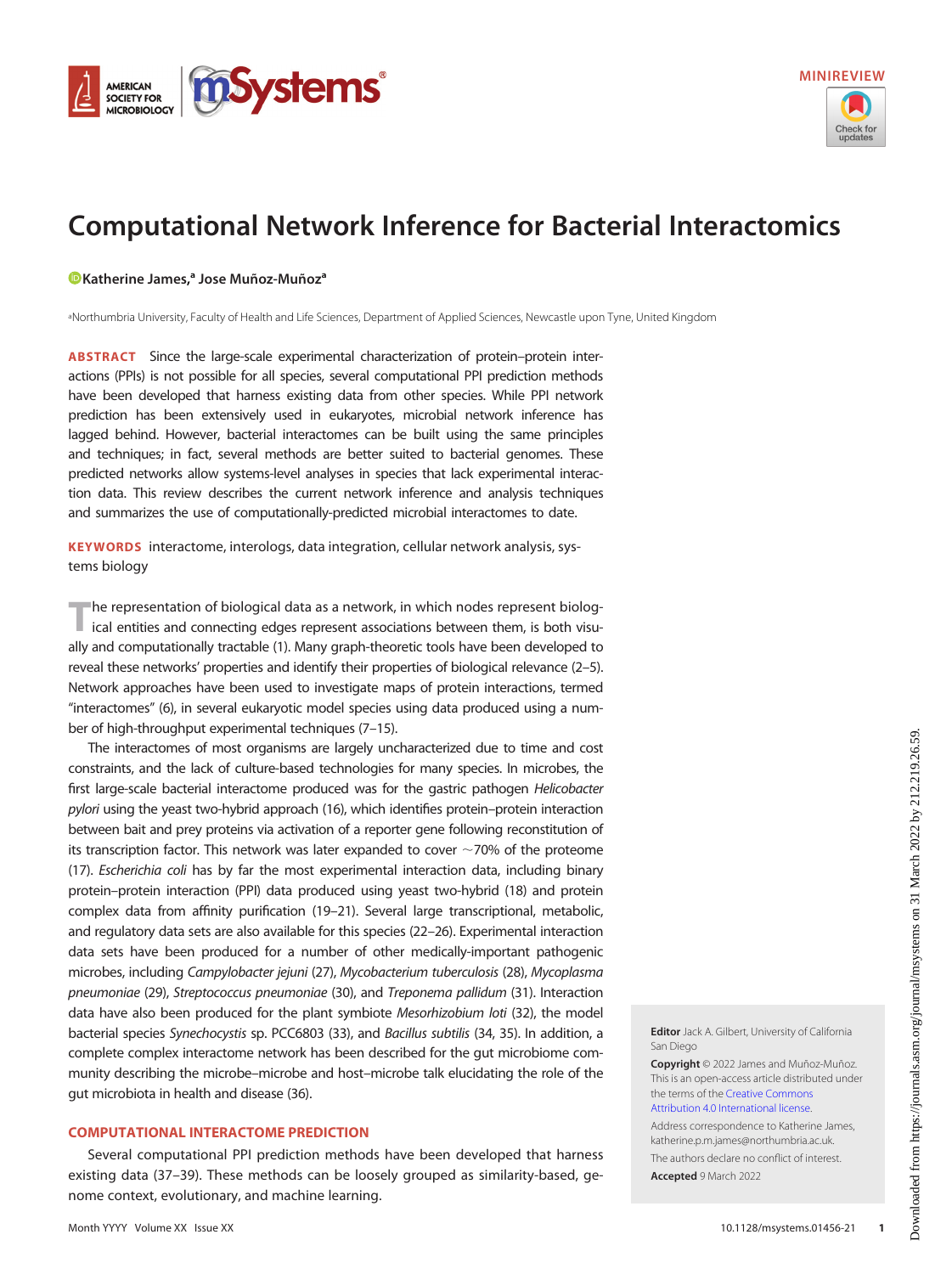

<span id="page-1-0"></span>FIG 1 Protein–protein interaction (PPI) inference methods. (A) Interologs: where experimentally confirmed interaction partners in one species have similarity to proteins in another species, an interaction can be predicted. (B) Domain–domain interactions (DDIs): the presence of a pair of domains with a known interaction can be predictive of PPI in other proteins containing those domains. (C) Structural interaction: protein structures can be mapped to the structure of interacting proteins to infer PPI. (D) Gene neighborhood: conservation of protein pairs' (green) proximity in multiple genomes can be predictive of interaction between the pair. (E) Gene fusion: proteins that are fused in one species (yellow and green) have a potential PPI in species in which they are separate proteins. (F) Gene cluster: transcription from an operon in one species indicates functional relation and often PPI in another. Here, an operon of four proteins in one species is predictive of six interactions in another. (G) Phylogenetic profile: protein pairs that interact often have a similar pattern of conservation in multiple genomes (green, presence; orange, absence).

## SIMILARITY-BASED

PPIs and their network topology are conserved [\(40](#page-9-11)–[45](#page-9-12)). In particular, highly-connected network hub proteins tend to be essential, have slower evolutionary rates, and conserved interactions [\(3](#page-8-16), [46](#page-9-13)), even between eukaryotes and prokaryotes [\(47](#page-9-14)) Protein–protein interactions, termed "interologs," can consequently be transferred between species [\(48](#page-9-15)–[52](#page-9-16)) [\(Fig. 1A\)](#page-1-0). Conservation has also been observed in regulatory [\(49,](#page-9-17) [53](#page-9-18)), functional [\(54\)](#page-9-19), and co-expression networks [\(55](#page-9-20)–[59\)](#page-9-21), allowing transfer of interactions in the same way. Since protein domains are vital to function, the presence of pairs of domains can be predictive of PPI [\(Fig. 1B](#page-1-0)), even in proteins with relatively low sequence-similarity [\(60](#page-9-22)[–](#page-9-23)[62\)](#page-9-24). Domain– domain interaction (DDIs) and interologs are often used in combination to improve network inference [\(63](#page-9-25)–[67\)](#page-9-26). Similarity of the three-dimensional protein structures can also be used to predict their interactions [\(Fig. 1C](#page-1-0)) [\(68](#page-9-27)[–](#page-9-28)[70](#page-10-0)). The main prediction methods involve homology modeling (mapping to the known structure of a homologous protein) ([71](#page-10-1), [72\)](#page-10-2), threading (mapping to known structure of nonhomologous proteins) [\(73](#page-10-3), [74](#page-10-4)), and docking (predicting the 3D orientation of two interacting proteins) [\(75](#page-10-5)[–](#page-10-6)[77](#page-10-7)).

## GENOME CONTEXT

Genome context prediction methods compare the location of pairs of genes across multiple genomes ([40,](#page-9-11) [78](#page-10-8), [79\)](#page-10-9). "Gene neighborhood" infers interaction based on the assumption that interacting proteins are more closely located on the genome. As an example, in Bacteroides spp., genes for SusC-SusD pairs are close in the genome of the bacteria. By comparison of multiple genomes, conservation of pairs' proximity can be identified [\(Fig. 1D](#page-1-0)) ([80](#page-10-10), [81\)](#page-10-11). Although conservation of gene order has been observed in mammals [\(82\)](#page-10-12), neighborhood-based prediction is most accurate in bacterial genomes ([83\)](#page-10-13). "Gene fusion" events can indicate protein interactions since proteins that are fused in one species have a potential functional link in other species in which they are separate proteins ([Fig. 1E\)](#page-1-0) ([84](#page-10-14)[–](#page-10-15)[86](#page-10-16)). The "gene cluster" prediction method assumes that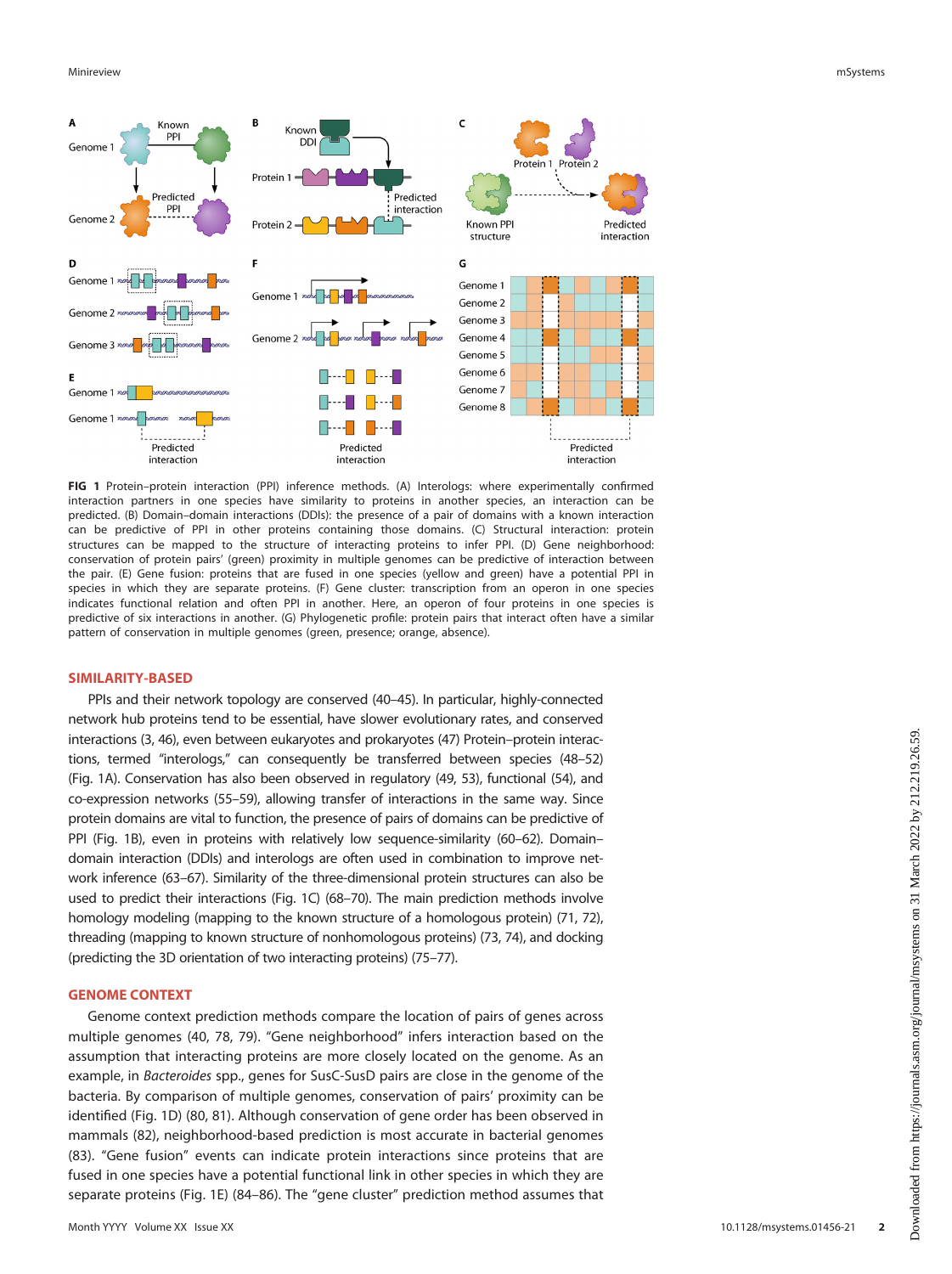transcription from an operon in one species indicates functional relation and often interaction in another [\(Fig. 1F\)](#page-1-0) [\(79](#page-10-9), [81\)](#page-10-11).

# EVOLUTIONARY

Interacting protein pairs tend to evolve at the same rate [\(46,](#page-9-13) [87](#page-10-17)), and so the distribution of protein pairs will therefore be co-conserved if they interact [\(78,](#page-10-8) [88](#page-10-18)–[91\)](#page-10-19). The phylogenetic profile method ([Fig. 1G\)](#page-1-0) infers interactions when two genes have a similar pattern of conservation (presence/absence) in multiple genomes [\(92,](#page-10-20) [93\)](#page-10-21). MirrorTree and ContextMirror algorithms extend this method beyond binary similarity to globally assess the phylogenies [\(94](#page-10-22), [95\)](#page-10-23). Finally, in silico two-hybrid (i2H) method identifies interacting pairs from correlated mutations in multiple sequence alignments, since mutation in interacting proteins coevolve [\(96\)](#page-10-24). Several other extensions to these methods have been proposed [\(97](#page-10-25)[–](#page-10-26)[99](#page-10-27)).

# MACHINE LEARNING

Machine learning can be used to infer PPI by training a classifier on positive (interacting) and negative (noninteracting) pairs of proteins [\(100](#page-10-28)). Many data types can be included in the training set including sequence features, co-citation, protein annotation, phylogenetics, expression data, and physiochemical properties [\(101](#page-10-29)–[109\)](#page-10-30), and multiple data types produce better accuracy than a single input [\(110](#page-10-31), [111\)](#page-10-32). The resulting PPI networks often have confidence scores for putative interactions that allow thresholding and the use of network analysis algorithms that utilize these scores [\(112\)](#page-10-33). Microbial PPI prediction has been carried out using several algorithms including random forests ([113](#page-10-34)–[117\)](#page-11-0), support vector machines [\(118](#page-11-1)[–](#page-11-2)[120](#page-11-3)), and Bayesian classifiers [\(121](#page-11-4)[–](#page-11-5)[123](#page-11-6)). A related method is probabilistic functional integrated networks (PFINs), which combine multiple data types in a probabilistic framework to produce a network of confidence-weighted interactions [\(124](#page-11-7)[–](#page-11-8)[126](#page-11-9)).

## NETWORK VALIDATION

Once a predicted interactome has been built, it is essential to evaluate how accurately it represents real cellular biology and assess the level of false interactions that may be present. Evaluation of the quality of a predicted network is difficult due to the level of noise in the underlying data: often several validation methods are required. Small-scale experimental validation can be used on a subset of PPIs to give a level of confidence in the predicted network ([20,](#page-8-10) [64](#page-9-29), [122](#page-11-5), [127](#page-11-10), [128\)](#page-11-11). However, experimental validation is only possible for a small number of interactions. Expression data sets can be used to assess PPIs since interacting proteins are likely to have correlated expression ([64,](#page-9-29) [119,](#page-11-2) [128](#page-11-11)–[131\)](#page-11-12), and evidence of support for predicted PPIs can be found in other experimental data sets or from text-mined small-scale studies ([122,](#page-11-5) [132](#page-11-13)[–](#page-11-14)[134](#page-11-15)).

Domain data can be used to assess networks predicted using other input data types [\(133\)](#page-11-14). Similarly, interaction predictions from other methodologies can be assessed using phylogenetics [\(119](#page-11-2), [122](#page-11-5), [129](#page-11-16), [131](#page-11-12)). Hub proteins in predicted networks often correspond to hubs in other species [\(135](#page-11-17)). Clustering the network can be used to assess how well the network represents known protein complexes [\(136](#page-11-18)). Comparison of the predicted network with random networks can also be used to assess its biological relevance [\(64](#page-9-29), [137](#page-11-19)).

Protein functional annotations provide useful validation tools as interacting proteins tend to have shared function ([64,](#page-9-29) [119,](#page-11-2) [128,](#page-11-11) [131](#page-11-12), [132](#page-11-13), [138](#page-11-20), [139](#page-11-21)), shared cellular localization ([128](#page-11-11), [132](#page-11-13), [138\)](#page-11-20), and related phenotype ([119](#page-11-2), [131](#page-11-12), [133](#page-11-14)). Protein functional prediction can provide an objective method of network evaluation by testing its ability to predict the known annotations, for example by a leave-one-out or partitioned crossvalidation ([140](#page-11-22)–[143](#page-11-23)). Data partitioning can also be used in the training/testing phase of machine learning to provide a measure of network accuracy [\(134](#page-11-15)).

# NETWORK ANALYSIS

Several network parameters can be used to reveal aspects of network topology and identify key proteins ([144](#page-11-24)). The *degree* of a protein is its number of interactions; proteins with a high degree are considered hubs and tend to be essential and conserved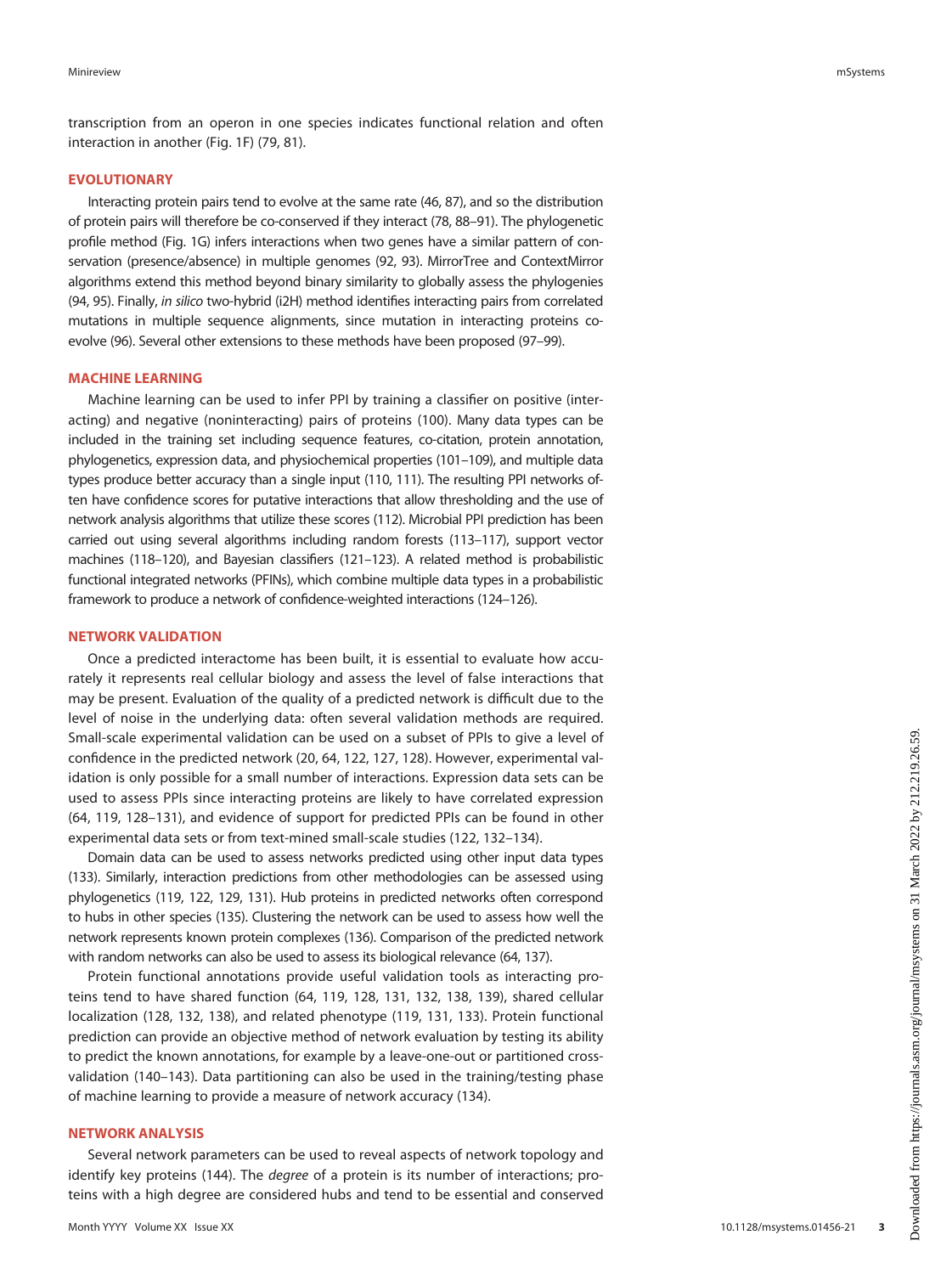([46,](#page-9-13) [145](#page-11-25), [146\)](#page-11-26), and are often targets for pathogens [\(147](#page-11-27), [148](#page-11-28)). Identification of hubs in predicted networks can highlight important proteins for further study ([129\)](#page-11-16). The degree distribution of a network,  $p(k)$ , is the probability a selected protein has k links [\(149](#page-11-29)). This distribution reflects the organization of cellular processes ([150\)](#page-11-30), with many low degree proteins and a small number of hubs giving a scale-free distribution [\(4,](#page-8-17) [149](#page-11-29), [151\)](#page-11-31). This topology makes networks resistant to random perturbation ([5](#page-8-2), [151](#page-11-31)) and has been found in several biological networks in a number of model species [\(17](#page-8-7), [152](#page-11-32)[–](#page-11-33)[154\)](#page-11-34), although some do not have this topology [\(27,](#page-8-14) [155](#page-12-0)).

Biological networks are considered small world since they have small diameters (longest shortest path between two proteins) and small characteristic path lengths (average shortest path) relative to equivalently-sized random networks [\(156](#page-12-1)[–](#page-12-2)[158](#page-12-3)). The proteins of these networks are arranged in locally-dense regions interconnected by a small number of interactions, and, like scale-free networks, this topology is resistant to perturbation [\(5](#page-8-2)).

Several network measures assess the importance of proteins and interactions in networks' information flow to identify bottlenecks. For instance, betweenness centrality ([159](#page-12-4)) measures the proportion of shortest paths passing through a protein/interaction. Proteins with high betweenness centrality and low degree often link network modules ([160](#page-12-5)). Betweenness centrality can aid the identification of key proteins within a predicted network [\(116,](#page-11-35) [147\)](#page-11-27).

Biological networks tend to have a hierarchical structure of modules within modules [\(4,](#page-8-17) [161](#page-12-6)). Dense network regions are believed to relate to the functional units of the cell [\(151,](#page-11-31) [162](#page-12-7)–[165\)](#page-12-8). Partitioning or clustering large networks can reveal the underlying mechanisms of cellular biology and assign protein function [\(137](#page-11-19), [166,](#page-12-9) [167](#page-12-10)). Module detection can use additional data, for instance gene expression data [\(168](#page-12-11)), functional annotations [\(169\)](#page-12-12), or domain profiles ([170\)](#page-12-13).

Predicted networks can be used to directly annotate proteins with function ([171\)](#page-12-14). Network-based annotation transfers known annotations between pairs of directly connected proteins ([172,](#page-12-15) [173\)](#page-12-16), between proteins with shared interaction partners [\(174](#page-12-17)), or more globally using network topology ([175\)](#page-12-18). Interaction confidence weights, such as those produced by machine learning algorithms, are particularly useful for annotation transfer ([173\)](#page-12-16). Annotation and other data can also be used to create process/condition-specific subnetworks [\(176](#page-12-19), [177](#page-12-20)).

# NETWORK COMPARISON

Network comparison can reveal underlying network properties, detect noise, predict missing data, and reveal conserved interactions [\(41,](#page-9-30) [178](#page-12-21)[–](#page-12-22)[180\)](#page-12-23). Heuristics, such as global properties and local motifs, are commonly used for comparison [\(181](#page-12-24)[–](#page-12-25)[183](#page-12-26)), although some nonheuristics have been developed [\(184](#page-12-27)). At the simplest, level biological networks can be compared to network models [\(185\)](#page-12-28) in which interactions are randomized, while topological characteristics, such as degree distribution and diameter, are preserved, to produce a network profile; similarity of profile indicates underlying similarities of the networks. Networks can be compared directly by comparison of topological properties; however, two networks with similar topology can be vastly different [\(186](#page-12-29)). An alternative approach is to analyze the distribution of network motifs ([187\)](#page-12-30).

Network alignment produces a more accurate method of comparison [\(41,](#page-9-30) [188](#page-12-31)). Withinspecies alignment is relatively straightforward since proteins can be merged based on identity [\(151](#page-11-31), [188\)](#page-12-31) and overlap between networks can be used to identify true interactions [\(189\)](#page-12-32). At a more complex level, networks can be compared across multiple species, either locally by aligning small conserved regions or globally across the network structures [\(41](#page-9-30), [178](#page-12-21), [182,](#page-12-25) [190](#page-12-33)–[194](#page-12-34)). Alignment complexity increases with the size of the networks and with the number of networks to be aligned ([191](#page-12-35)).

#### MICROBIAL INTERACTOME NETWORKS

While prokaryotes have far outpaced eukaryotes in the production of sequence data, the opposite is true for interaction data. Largescale experimental data are only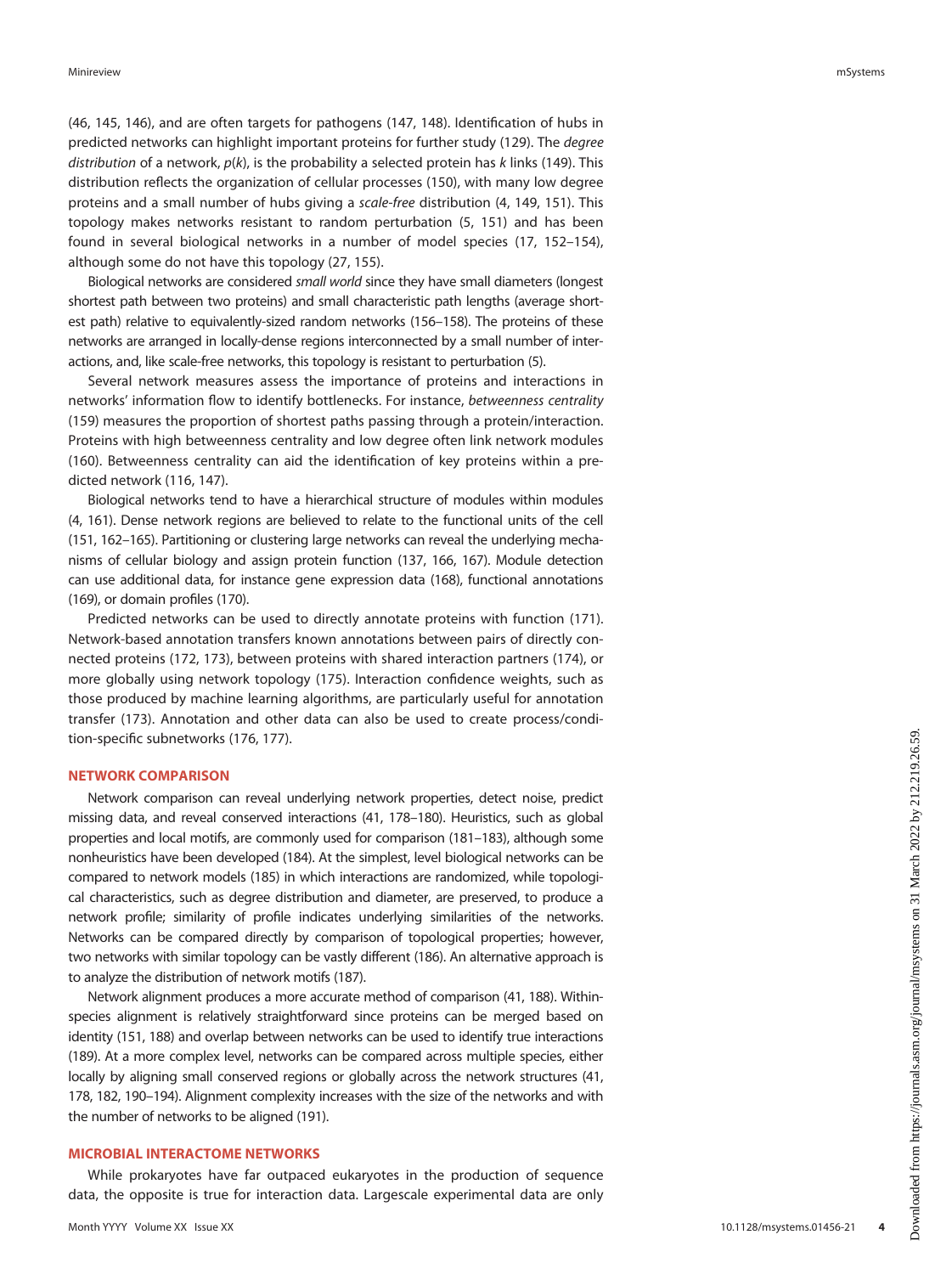## <span id="page-4-0"></span>TABLE 1 Predicted bacterial interactomes

| <b>Species</b>                                  | Methodology <sup>a</sup>        | <b>Proteins</b> | Interactions | Source |
|-------------------------------------------------|---------------------------------|-----------------|--------------|--------|
| Actinobacillus pleuropneumoniae                 | ORTH                            | 533             | 2,737        | 242    |
| Agrobacterium tumefaciens                       | <b>ORTH</b>                     | 296             | 690          | 142    |
| <b>Bacillus anthracis</b>                       | <b>ORTH</b>                     | 264             | 732          | 142    |
| <b>Bacillus licheniformis</b>                   | ORTH, DDI, GE                   | 2,448           | 15,864       | 139    |
| <b>Bacillus subtilis</b>                        | <b>ORTH</b>                     | 247             | 707          | 142    |
| <b>Brucella melitensis</b>                      | <b>ORTH</b>                     | 238             | 652          | 142    |
| <b>Brucella suis</b>                            | <b>ORTH</b>                     | 225             | 611          | 142    |
| Campylobacter jejuni                            | <b>DDIs</b>                     |                 |              | 207    |
|                                                 | <b>ORTH</b>                     | 334             | 1,028        | 142    |
| Clostridium difficile                           | RF: STRING, GO                  |                 | 955          | 115    |
| Corynebacterium pseudotuberculosis <sup>b</sup> | ORTH, STRING                    |                 | 15,495       | 200    |
| Escherichia coli                                | <b>DDIs</b>                     |                 | 1,280        | 207    |
|                                                 | <b>ORTH</b>                     | 400             | 1,473        | 142    |
|                                                 | SVM: GC, CL, PP                 | 3,798           | 78,122       | 134    |
|                                                 | ML: GC, PP, MT, CM, IH          | 4,150           | 1,847,729    | 121    |
|                                                 | EXP, GC                         | 4,146           | 80,370       | 20     |
|                                                 | PFIN: EXP, DDI, GE, CC, GC, PP  | 4,099           | 95,520       | 124    |
|                                                 | PP                              | 1,479           | 1,618        | 205    |
| Helicobacter pylori                             | <b>ORTH</b>                     | 771             | 5,647        | 142    |
| Klebsiella pneumoniae                           | PFIN: ORTH, GC, DDI, PP, GE, CC | 4,674           | 160,450      | 125    |
| Listeria monocytogenes                          | ORTH                            | 176             | 485          | 142    |
| Methanobrevibacter ruminantium                  | STRING, GC, MET                 | 637             | 2,194        | 202    |
| Methanothermobacter thermautotrophicus          | STRING, GC, MET                 | 256             | 2450         | 201    |
| Mycobacterium tuberculosis                      | <b>STRING</b>                   | 3,925           | 29,664       | 198    |
|                                                 | <b>ORTH</b>                     | 738             | 5,639        | 213    |
|                                                 | RF: STRING, GO                  |                 | 1,854        | 115    |
|                                                 | ORTH, SVM: SEQ                  | 3,465           | 46,119       | 119    |
|                                                 | <b>STRING</b>                   | 144             | 587          | 199    |
|                                                 | PP                              | 1,020           | 911          | 205    |
| Pseudomonas aeruginosa                          | ORTH                            | 333             | 903          | 142    |
|                                                 | RF: GE, CL, GN, DDI, SEQ, FUN   | 4,181           | 54,107       | 116    |
|                                                 | PFIN: CC, DDI, GC, GE, ORTH, PP | 5,456           | 203,118      | 126    |
| Pseudomonas putida                              | ORTH, DDI                       | 3,254           | 82,019       | 210    |
| Salmonella enterica <sup>b</sup>                | ORTH, EXP, STRUCT, MET, TF      | 30,870          | 81,514       | 220    |
| Salmonella typhimurium                          | <b>ORTH</b>                     | 332             | 1,359        | 142    |
| Shigella flexneri                               | <b>ORTH</b>                     | 383             | 4,548        | 142    |
| Synechocystis PCC6803                           | DDI, STRUC, STRING              | 2,930           | 109,532      | 204    |
|                                                 | ORTH, DDI, GO                   | 998             | 8,783        | 51     |
|                                                 | NB: ORTH, DDIs, GC              | 3,231           | 4,715        | 122    |
| Vibrio cholerae                                 | <b>ORTH</b>                     | 275             | 1.021        | 142    |
| Vibrio parahaemolyticus                         | <b>ORTH</b>                     | 365             | 1,520        | 142    |
| Vibrio vulnificus                               | ORTH                            | 372             | 1,557        | 142    |
| Yersinia pestis                                 | <b>ORTH</b>                     | 352             | 1,100        | 142    |
| Xanthomonas oryzae                              | ORTH, DDI                       | 1,988           | 36,886       | 260    |

<sup>a</sup>CC: co-citation; GE, gene expression; CL, cellular localization; CM, context mirror; DDI, domain–domain interaction; EXP, experimental; FUN, functional interaction; GC, genome context; GO, gene ontology; IH, in silico two hybrid; MET, metabolic interactions; ML, machine learning; MT, mirror tree; NB, Naïve Bayes; ORTH, orthology (interologs); PP, phylogenetic profile; PFIN, probabilistic functional integrated network; SEQ, sequence properties; STRING, <https://string-db.org>; STRUC, structural interactions; SVM, support vector machine; TF, transcription factor interactions.

*b***Combined for multiple strains.** 

available in a few species, and small-scale studies require considerable curation to analyze as a whole ([195](#page-12-36), [196](#page-12-37)). However, several studies have produced a number of predicted interactomes ([Table 1\)](#page-4-0), providing insights into several aspects of microbial biology. Additionally, the STRING database and server contains functional interaction data, including co-citation, co-expression and gene neighborhood, for multiple microbial species ([197](#page-12-38)). STRING data have been used as the initial data source for network studies in several species ([115](#page-11-36), [178](#page-12-21), [198](#page-12-39)–[204\)](#page-13-0).

# CELLULAR BIOLOGY AND PROTEIN FUNCTION

In E. coli, an interactome study combined experimental data with genome context predictions to assign functions to proteins, including several involved in cell envelope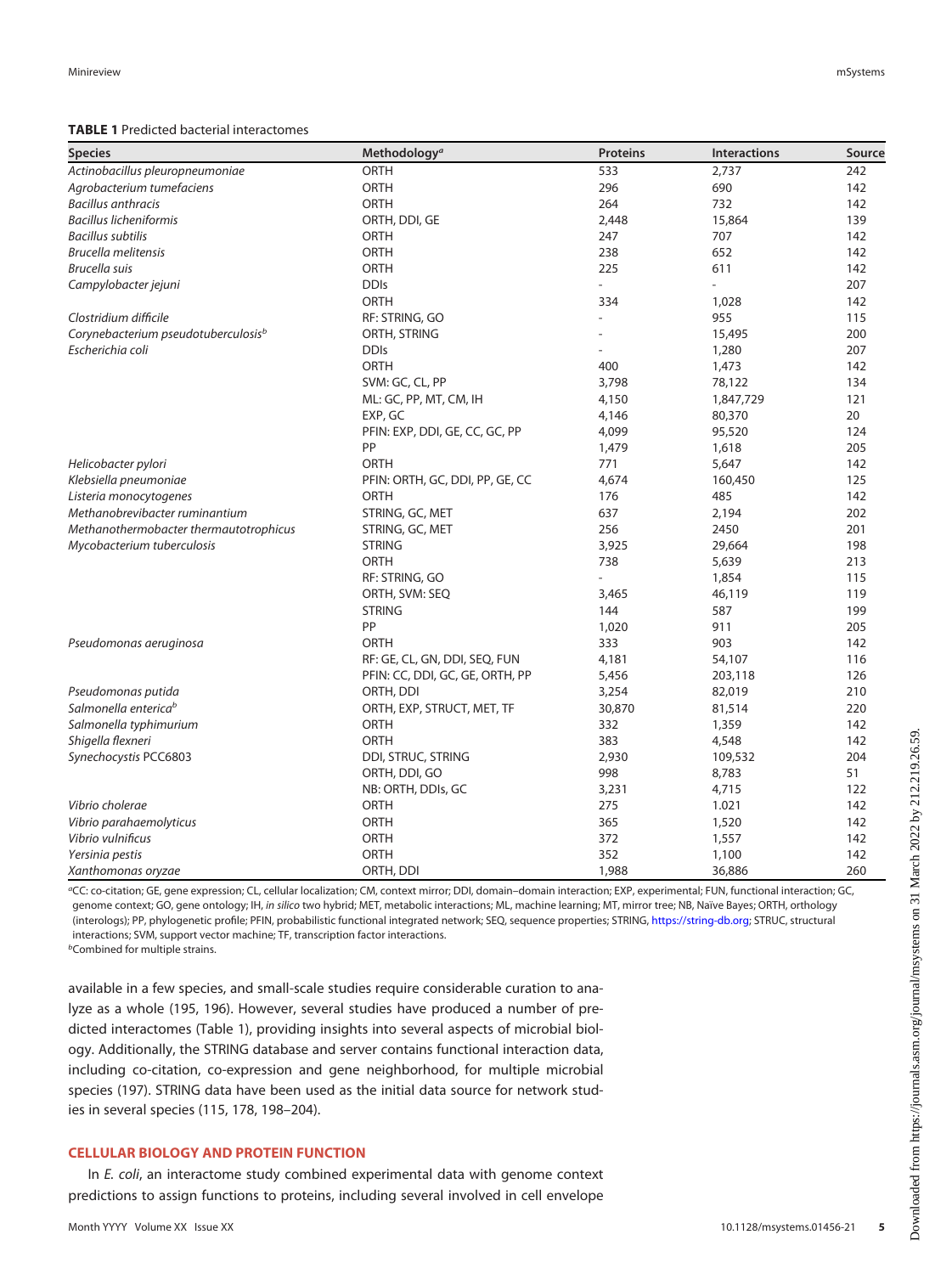biogenesis ([20\)](#page-8-10). A phylogenetic profile-based network was later produced, which contained previously uncharacterized components of several complexes, including the ribosome [\(205](#page-13-3)). Comparison of these networks ([20,](#page-8-10) [205\)](#page-13-3) using edge propagation, demonstrated that both identify complexes overlapping functional modules ([206](#page-13-9)). A support vector machine-derived E. coli network was shown to be scale-free and had good overlap with experimental data [\(134](#page-11-15)). The EcID database incorporated genome context and phylogenetic evidence into a Bayesian classifier to predict protein function, in par-ticular linking yeaG and yeaH to nitrogen metabolism [\(121](#page-11-4)). EcoliNet is a probabilistic functional integrated network for E. coli comprising  $\sim$ 99% of the genome and has successfully predicted knockout phenotypes [\(124](#page-11-7)). The interacting domain profile pair method, IDPP, was evaluated on E. coli before producing a network for C. jejuni from H. pylori interaction data ([207,](#page-13-1) [208](#page-13-10)). IDPP was shown to successfully predict interactions in the target species that were not found in the source species.

Incorporating expression data, interologs and DDIs, Bacillus licheniformis proteins were assigned to complexes and putative functions ([139\)](#page-11-21). A probabilistic network for Klebsiella pneumoniae, derived from multiple data types, was used to identify antibiotic resistance genes [\(125](#page-11-8)). Wuchty and colleagues expanded experimental networks of Streptococcus pneumoniae and H. pylori using interolog data to improve their functional predictive power [\(30](#page-9-1), [209\)](#page-13-11). Interologs and DDIs were combined with experimental data to study the metabolic modules of Pseudomonas putida ([210\)](#page-13-7). In the related species P. aeruginosa, probabilistic functional network integration identified novel virulence and antibiotic resistance genes [\(126](#page-11-9)).

SynechoNET is a predicted interactome for Synechocystis, focused on membrane biology [\(204](#page-13-0)), while InteroPORC predicted an interactome for this species comprising 28% of the genome [\(51\)](#page-9-31). Later Naïve Bayesian network classification was applied to protein functional prediction and modular analysis in Synechocystis ([122\)](#page-11-5). Interactome prediction has also been widely used to study Mycobacterium tuberculosis due to unavailability of accurate in vitro methods in this bacterium [\(211](#page-13-12), [212\)](#page-13-13). Several predicted interactomes have been created to study network properties [\(119](#page-11-2)), evolution ([205\)](#page-13-3), protein function [\(115\)](#page-11-36), virulence [\(213\)](#page-13-6), and drug resistance [\(198](#page-12-39)) in this species. Finally, interolog networks for 22 bacterial species (the largest of which are included in [Table 1](#page-4-0)) were produced by McDermott and colleagues and used to predict functions for a large number of unannotated bacterial proteins ([142\)](#page-11-37) demonstrating the potential of large-scale network studies to enhance our understanding of bacterial cellular physiology.

Computational prediction has also been used to understand the interplay between bacteriophages and bacteria ([214\)](#page-13-14). Phylogenetic profiles using genomic/metagenomic data have identified host–virus and virus–virus relationships ([215](#page-13-15)–[218\)](#page-13-16). Leite and colleagues used interactions, DDIs, and sequence properties to compare machine learning frameworks, concluding that predictive power will improve as input data increases ([114](#page-11-38)). More recently, a Markov random field framework of virus–host and virus–virus similarity measures has been developed ([219\)](#page-13-17).

## INTERACTOME EVOLUTION

Comparison of networks for different species can reveal insights into interactome evolution. Zitnik and colleagues used STRING data to create networks for 1,539 bacteria ([178\)](#page-12-21); comparison with those of eukaryotes revealed that interactomes have evolved to become more robust, and that bacterial interactome robustness is associated with more complex environments. Using a binary interaction data set for Treponema pallidum, interolog networks were created for 372 other genomes,  $\sim$  28% of which were estimated to be true interactions [\(31\)](#page-9-2). This study also revealed that bacterial proteins have higher degrees than eukaryotic proteins. These networks also revealed a central role for cell motility proteins in bacterial interactomes.

By comparing a Methanobrevibacter ruminantium network with those of Methanosarcina acetivorans, Methanosarcina barkeri and Methanococcus maripaludis biosynthetic subsystems involved in survival in the rumen were identified ([202\)](#page-13-4). By comparing the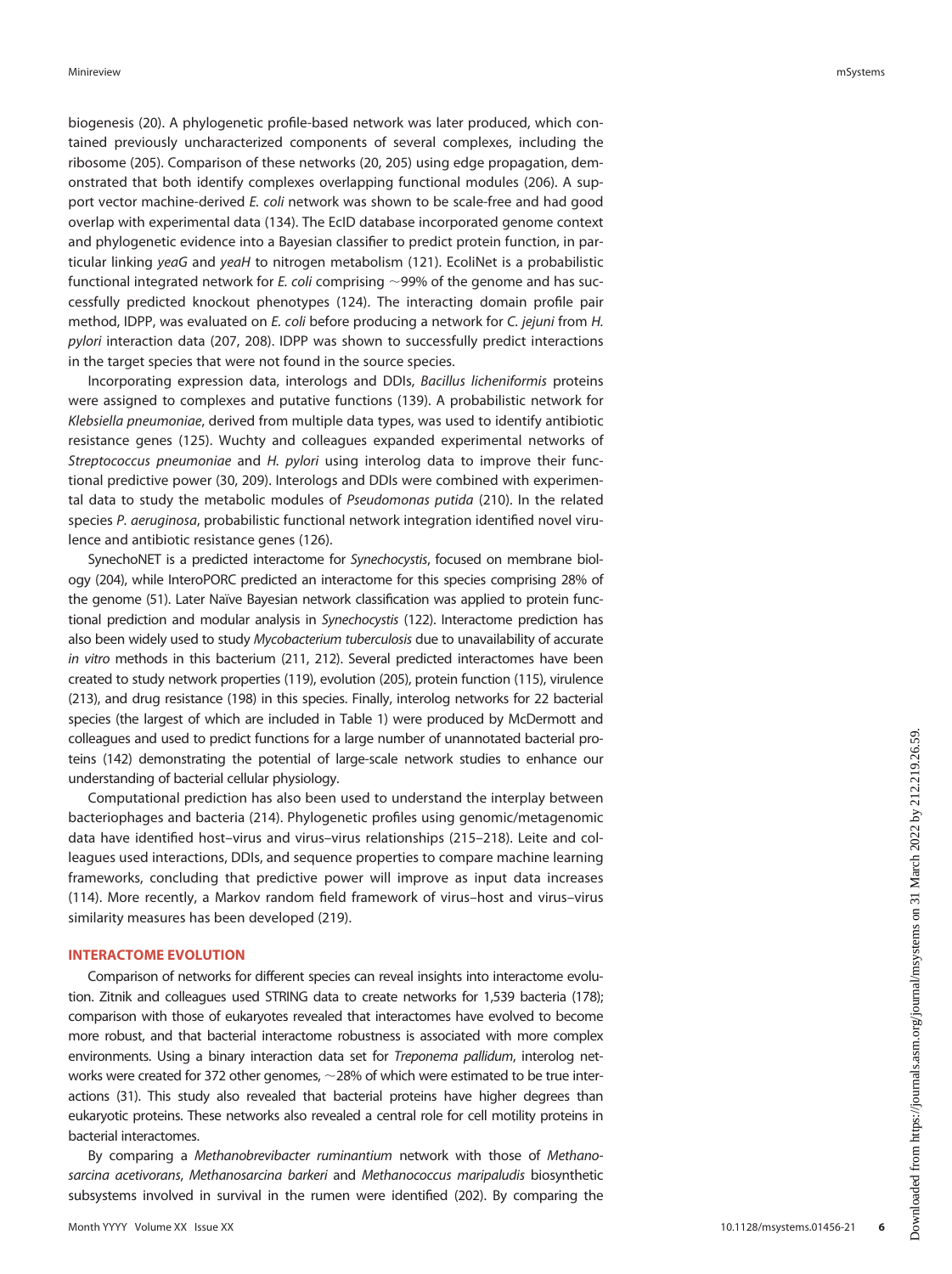Methanothermobacter thermautotrophicus metabolic interactome with those of metalloving bacteria, separate evolution of niche-specific cellular functions was revealed ([201\)](#page-13-5). A comparison of 10 strains of Salmonella enterica identified distinct transcription factor targets conferring adaptation to gastrointestinal and extra-intestinal environments ([220\)](#page-13-8). Similarly, comparison of host–pathogen interactomes between two strains of Burkholderia pseudomallei revealed several interactions unique to the virulent strain and highlighted the potential roles of chaperon and drug/carbohydrate binding proteins during infection [\(221](#page-13-18)).

# PATHOGEN–HOST INTERACTIONS

Interactome prediction can identify cross talk between pathogen and host [\(222](#page-13-19), [223\)](#page-13-20). A DDI-based network suggested that human–M. tuberculosis PPIs tend to have more domains than intraspecies interactions ([138\)](#page-11-20), and this trend was later observed in an interolog-based mapping study, which also revealed that hub proteins of intraspecies networks tend to be involved in host–pathogen PPI ([148\)](#page-11-28). Using a random forest framework, the cancer pathway was involved in M. tuberculosis infection ([117\)](#page-11-0), while a DDI network implicated several PPIs involving heat shock, redox proteins [\(224\)](#page-13-21). Finally, a combination of interolog and DDI mapping associated several genes of the host immune responses to M. tuberculosis infection ([65](#page-9-32)).

In Fusobacterium nucleatum, a host-pathogen network implicated the Fap2 adhesin as a virulence protein [\(225](#page-13-22)). Comparison of machine learning classifiers for Bacillus anthracis– humans PPI prediction, suggested neural networks outperform SVMs ([120\)](#page-11-3); the resulting interactions revealed involvement of apoptosis and immune regulation pathways in infection. The predicted networks between humans and B. anthracis, Francisella tularensis, and Yersinia pestis indicated that hubs and bottlenecks of the intraspecies networks tend to interact [\(147](#page-11-27), [226](#page-13-23)). Thirteen membrane proteins of Leptospira interrogans were predicted to be involved in cellular disruption during infection, four of which were common between strains [\(203](#page-13-24)). Coelho and colleagues produced a human–microbial PPI network of the oral cavity using a Bayeisan classifier, which revealed Rothia mucilaginosa, Leptotrichia buccalis, and Actinomyces odontolyticus as having the most interactions with human proteins [\(123](#page-11-6)).

In the plant pathogen Ralstonia solanacearum, interolog network analysis identified interactions between its transportation proteins and core proteins of the A. thaliana interactome ([227\)](#page-13-25). The response to metal ions was linked to the host defense response during Pseudomonas syringae infection of A. thaliana ([228](#page-13-26)). Defense response proteins were also found to be enriched in random forest-derived networks between A. thaliana and the pathogens P. syringae, Hpaloperonospora arabidopsis, and Golovinomyces oron-tii ([113\)](#page-10-34). Interolog and DDI mapping has also been used to study plant–bacterial symbiosis, suggesting a role of host 14-3-3 and heat shock proteins in the relationship between Bradyrhizobium diazoefficiens and Glycine max [\(229\)](#page-13-27).

## VIRUSES

Computational prediction has been applied to viral species including HIV [\(230](#page-13-28)[–](#page-13-29)[232\)](#page-13-30), hepatitis C virus [\(233](#page-13-31)), human papillomaviruses ([234\)](#page-13-32), and Ebola ([235\)](#page-13-33). In particular, the recent pandemic has highlighted the importance of understanding viral–host interaction, and having resources available to rapidly respond to new viral threats. Two studies have compared PPI prediction to emerging data from Sars-CoV-2: the first used interolog mapping, DDIs, and machine learning to link ACE2 and DPP4 to spike protein binding ([236\)](#page-13-34); the second used an ensemble machine learning algorithm based on experimental data and sequence features to predict  $>1,000$  potential human protein targets [\(237](#page-13-35)).

## DRUG TARGETS

Interactome networks can aid in the identification of potential drug targets by revealing essential pathogen interactions ([238\)](#page-13-36). A M. tuberculosis–human interactome was shown to be enriched in predicted drug targets [\(239](#page-13-37)), and several studies have used computational prediction to identify putative drug targets ([199](#page-12-40), [213](#page-13-6)) and to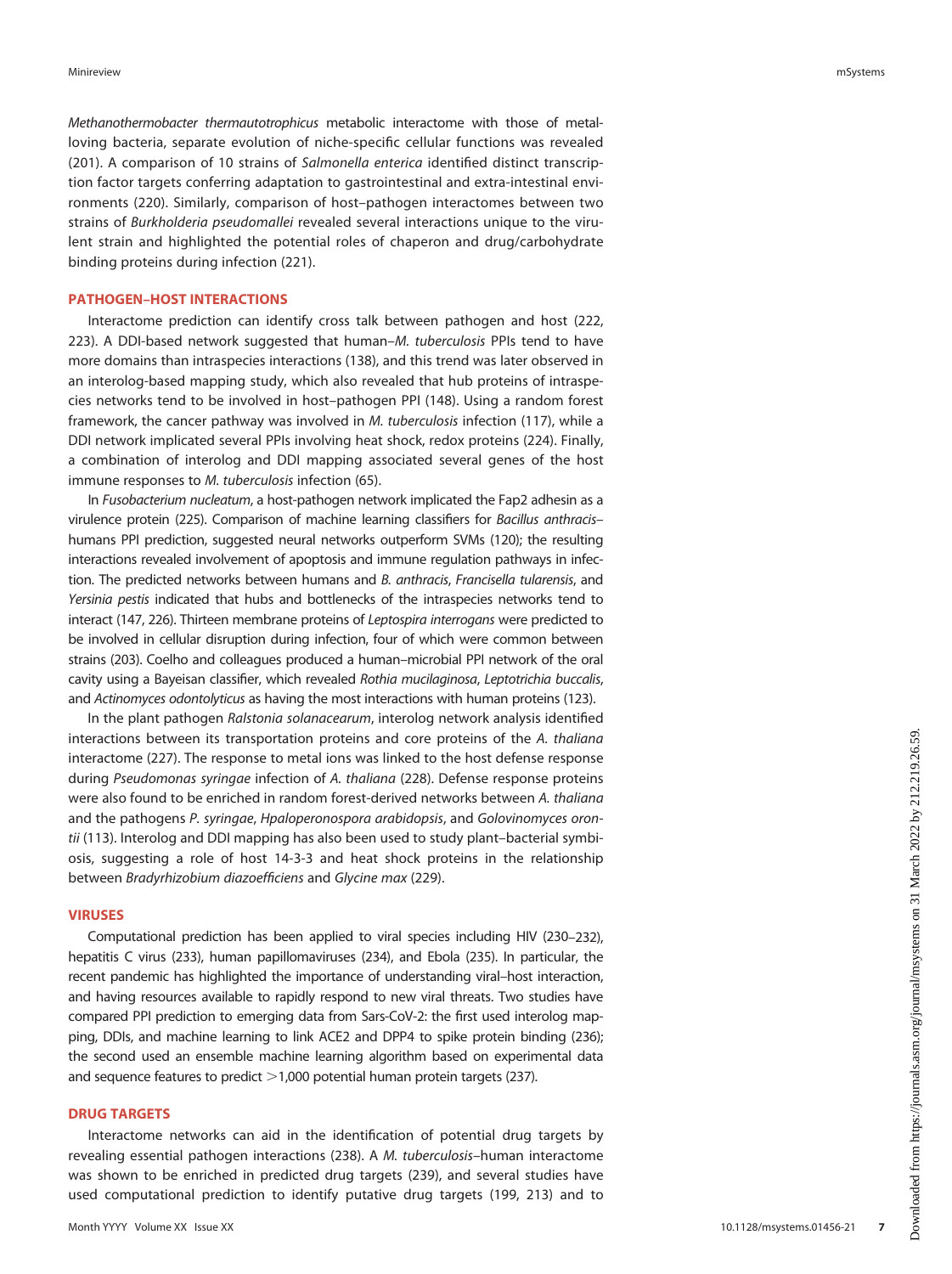understand the mechanisms of drug resistance in this important pathogen [\(198](#page-12-39), [240\)](#page-14-2). In P. aeroginisa a random forest predicted network was used to prioritize drug targets based on their essentiality and topological importance ([116](#page-11-35)). Using interolog mapping, 12 putative drug targets were identified in methicillin-resistant Staphylococcus aureus, including a histone deacetylase ([241\)](#page-14-3). A predicted Corynebacterium pseudotuberculosis interactome was used to identify 41 essential proteins as candidates for infection diagnosis in livestock, highlighting the tryptophan biosynthesis pathway as a potential drug target ([200\)](#page-13-2). The network also revealed that this species may use multiple iron acquisition strategies in low iron environments. In the swine pathogen Actinobacillus pleuropneumoniae, nine drug target candidates were identified using interolog mapping ([242](#page-14-0)). Interolog analysis has also been applied to the gut microbiome to identify target species driving metabolic change during disease [\(243](#page-14-4)).

## CONCLUSIONS AND FUTURE PERSPECTIVES

Although PPI network prediction has been extensively used in eukaryotes, microbial network inference can be achieved using the same principles and analysis techniques. Bacterial interactomes share common hierarchical properties, such as modularity and robustness ([244](#page-14-5)). Many of the caveats to interactome prediction in eukaryotes, such as evolutionary distance, unequal conservation, and physiological context ([245](#page-14-6)–[249](#page-14-7)) are mitigated in prokaryotes due to their smaller genomes and single-celled nature. Several prediction methods, in particular gene neighborhood and gene cluster, are more suited to microbial than eukaryotic use ([79,](#page-10-9) [83\)](#page-10-13), and phylogenetic profiles are powerful predictors, particularly when including inputs from the three domains of life ([250\)](#page-14-8).

Interolog and DDI mapping can only detect interactions within conserved areas of the genome [\(48\)](#page-9-15), and these methods rely on the quality of the underlying interaction data; stochastic activation of reporters can give false positives and low sensitivity leads to false negatives [\(251,](#page-14-9) [252](#page-14-10)), and different methods have their own strengths ([253](#page-14-11)–[256](#page-14-12)). In eukaryotes, poor overlap has been observed between data sets of different types, and between those of the same type ([10,](#page-8-18) [189\)](#page-12-32). Comparison of experimental data of C. jejuni, H. pylori, and E. coli suggests that these data sets have significant levels of overlap and similar rates of false results [\(27](#page-8-14)). Meta-interactome analysis can be used to identify broadly-conserved biological systems, although levels of conservation remain low due to lack of experimental interactome coverage in many species ([257\)](#page-14-13).

Current experimental interactome data are incomplete and biased toward well-studied proteins and species [\(178\)](#page-12-21). Using a combination of computational methods ([51,](#page-9-31) [119](#page-11-2), [139](#page-11-21), [201](#page-13-5), [210\)](#page-13-7), and experimental data if available ([20](#page-8-10), [124,](#page-11-7) [220](#page-13-8)), gives a more complete predicted interactome, reduces some biases, and strengthens the evidence of true interactions. Integration of diverse data types is particularly effective when using a probabilistic [\(124](#page-11-7)[–](#page-11-8)[126](#page-11-9)) or machine learning [\(115](#page-11-36), [116](#page-11-35), [121,](#page-11-4) [134](#page-11-15)) framework, allowing thresholding of interaction confidence scores and therefore reduction of noise.

Filling in the gaps in bacterial interactomes is vital to our understanding of their biology, and computational prediction can help to pin down these areas and target further analyses by identifying areas of interest and providing putative protein functions. Microbial comparative interactomics is now possible on a large scale; for instance, the  $>1,500$  predicted networks produced by Zitnik and colleagues revealed the evolutionary rewiring of interactomes through time ([178](#page-12-21)). While there are parts of some interactomes that cannot currently be predicted due to the complexity of the protein locations and the lack of the accurate annotations in the genome of new bacterial isolates, interactome accuracy will improve as coverage of diverse species increases, providing insights in several areas of biology, in particular the identification of PPIs for antibacterial discovery ([258\)](#page-14-14), understanding of pathogenicity through host cell rewiring [\(256](#page-14-12)), and in engineering of synthetic cellular systems [\(259](#page-14-15)).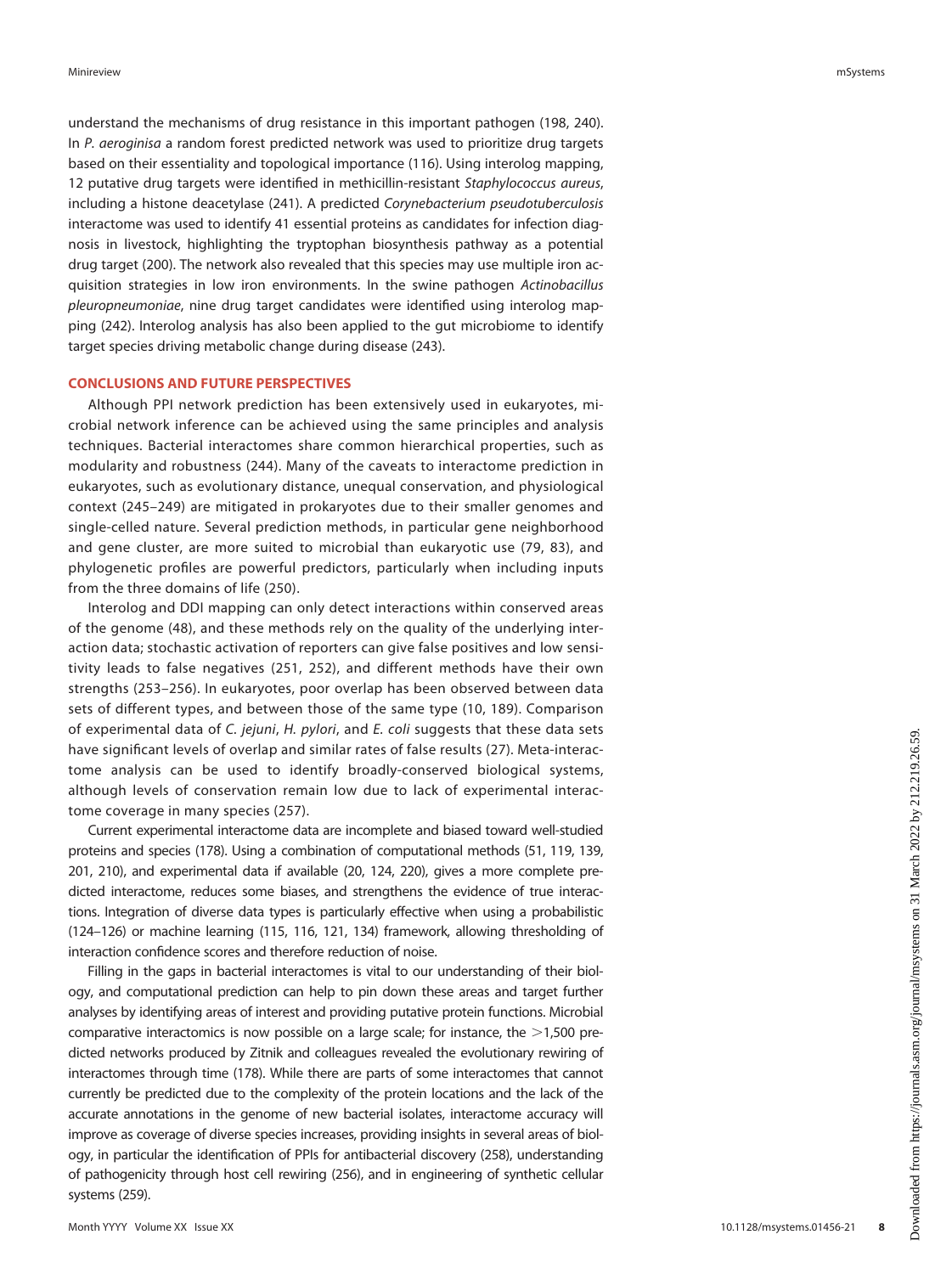## ACKNOWLEDGMENTS

This work received no specific grant from any funding agency in the public, commercial, or not-for-profit sectors. Graphic produced by Patrick Lane, ScEYEnce Studios.

## **REFERENCES**

- <span id="page-8-0"></span>1. Hallinan JS, James K, Wipat A. 2011. Network approaches to the functional analysis of microbial proteins. Adv Microb Physiol 59:101–133. <https://doi.org/10.1016/B978-0-12-387661-4.00005-7>.
- <span id="page-8-1"></span>2. Hart G, Lee I, Marcotte ER. 2007. A high-accuracy consensus map of yeast protein complexes reveals modular nature of gene essentiality. BMC Bioinform 8:236. [https://doi.org/10.1186/1471-2105-8-236.](https://doi.org/10.1186/1471-2105-8-236)
- <span id="page-8-16"></span>3. He X, Zhang J. 2006. Why do hubs tend to be essential in protein networks? PLoS Genet 2:e88. [https://doi.org/10.1371/journal.pgen.0020088.](https://doi.org/10.1371/journal.pgen.0020088)
- <span id="page-8-17"></span>4. Barabási AL, Oltvai ZN. 2004. Network biology: understanding the cell's functional organization. Nat Rev Genet 5:101–113. [https://doi.org/10](https://doi.org/10.1038/nrg1272) [.1038/nrg1272.](https://doi.org/10.1038/nrg1272)
- <span id="page-8-2"></span>5. Albert R, Jeong H, Barabási AL. 2000. Error and attack tolerance of complex networks. Nature 406:378–382. <https://doi.org/10.1038/35019019>.
- <span id="page-8-3"></span>6. Cusick ME, Klitgord N, Vidal M, Hill DE. 2005. Interactome: gateway into systems biology. Hum Mol Genet 14:R171–R181. [https://doi.org/10.1093/hmg/](https://doi.org/10.1093/hmg/ddi335) [ddi335.](https://doi.org/10.1093/hmg/ddi335)
- <span id="page-8-4"></span>7. Arabidopsis Interactome Mapping Consortium. 2011. Evidence for network evolution in an Arabidopsis interactome map. Science 333:601–607. [https://doi.org/10.1126/science.1203877.](https://doi.org/10.1126/science.1203877)
- 8. Trigg SA, Garza RM, MacWilliams A, Nery JR, Bartlett A, Castanon R, Goubil A, Feeney J, O'Malley R, Huang S-SC, Zhang ZZ, Galli M, Ecker JR. 2017. CrY2Hseq: a massively multiplexed assay for deep-coverage interactome mapping. Nat Methods 14:819–825. <https://doi.org/10.1038/nmeth.4343>.
- 9. Uetz P, Giot L, Cagney G, Mansfield TA, Judson RS, Knight JR, Lockshon D, Narayan V, Srinivasan M, Pochart P, Qureshi-Emili A, Li Y, Godwin B, Conover D, Kalbfleisch T, Vijayadamodar G, Yang M, Johnston M, Fields S, Rothberg JM. 2000. A comprehensive analysis of protein–protein interactions in Saccharomyces cerevisiae. Nature 403:623–627. [https://doi.org/](https://doi.org/10.1038/35001009) [10.1038/35001009.](https://doi.org/10.1038/35001009)
- <span id="page-8-18"></span>10. Ito T, Chiba T, Ozawa R, Yoshida M, Hattori M, Sakaki Y. 2001. A comprehensive two-hybrid analysis to explore the yeast protein interactome. Proc Natl Acad Sci U S A 98:4569–4574. [https://doi.org/10.1073/pnas](https://doi.org/10.1073/pnas.061034498) [.061034498](https://doi.org/10.1073/pnas.061034498).
- 11. Gavin AC, Bosche M, Krause R, Grandi P, Marzioch M, Bauer A, Schultz J, Rick JM, Michon AM, Cruciat CM, Remor M, Hofert C, Schelder M, Brajenovic M, Ruffner H, Merino A, Klein K, Hudak M, Dickson D, Rudi T, Gnau V, Bauch A, Bastuck S, Huhse B, Leutwein C, Heurtier M, Copley R, Edelmann A, Querfurth E, Rybin V, Drewes G, Raida M, Bouwmeester T, Bork P, Seraphin B, Kuster B, Neubauer G, Superti-Furga G. 2002. Functional organization of the yeast proteome by systematic analysis of protein complexes. Nature 415:141–147. <https://doi.org/10.1038/415141a>.
- 12. Gavin A-C, Aloy P, Grandi P, Krause R, Boesche M, Marzioch M, Rau C, Jensen LJ, Bastuck S, Dümpelfeld B, Edelmann A, Heurtier M-A, Hoffman V, Hoefert C, Klein K, Hudak M, Michon A-M, Schelder M, Schirle M, Remor M, Rudi T, Hooper S, Bauer A, Bouwmeester T, Casari G, Drewes G, Neubauer G, Rick JM, Kuster B, Bork P, Russell RB, Superti-Furga G. 2006. Proteome survey reveals modularity of the yeast cell machinery. Nature 440:631–636. <https://doi.org/10.1038/nature04532>.
- 13. Yu H, Braun P, Yildirim MA, Lemmens I, Venkatesan K, Sahalie J, Hirozane-Kishikawa T, Gebreab F, Li N, Simonis N, Hao T, Rual J-F, Dricot A, Vazquez A, Murray RR, Simon C, Tardivo L, Tam S, Svrzikapa N, Fan C, de Smet A-S, Motyl A, Hudson ME, Park J, Xin X, Cusick ME, Moore T, Boone C, Snyder M, Roth FP, Barabási A-L, Tavernier J, Hill DE, Vidal M. 2008. High-quality binary protein interaction map of the yeast interactome network. Science 322: 104–110. <https://doi.org/10.1126/science.1158684>.
- 14. Rual JF, Venkatesan K, Hao T, Hirozane-Kishikawa T, Dricot A, Li N, Berriz GF, Gibbons FD, Dreze M, Ayivi-Guedehoussou N, Klitgord N, Simon C, Boxem M, Milstein S, Rosenberg J, Goldberg DS, Zhang LV, Wong SL, Franklin G, Li S, Albala JS, Lim J, Fraughton C, Llamosas E, Cevik S, Bex C, Lamesch P, Sikorski RS, Vandenhaute J, Zoghbi HY, Smolyar A, Bosak S, Sequerra R, Doucette-Stamm L, Cusick ME, Hill DE, Roth FP, Vidal M. 2005. Towards a proteome-scale map of the human protein–protein interaction network. Nature 437:1173–1178. [https://doi.org/10.1038/](https://doi.org/10.1038/nature04209) [nature04209](https://doi.org/10.1038/nature04209).
- <span id="page-8-5"></span>15. Stelzl U, Worm U, Lalowski M, Haenig C, Brembeck FH, Goehler H, Stroedicke M, Zenkner M, Schoenherr A, Koeppen S, Timm J, Mintzlaff S,

Abraham C, Bock N, Kietzmann S, Goedde A, Toksöz E, Droege A, Krobitsch S, Korn B, Birchmeier W, Lehrach H, Wanker EE. 2005. A human protein-protein interaction network: a resource for annotating the proteome. Cell 122:957–968. [https://doi.org/10.1016/j.cell.2005.08.029.](https://doi.org/10.1016/j.cell.2005.08.029)

- <span id="page-8-6"></span>16. Rain JC, Selig L, De Reuse H, Battaglia V, Reverdy C, Simon S, Lenzen G, Petel F, Wojcik J, Schächter V, Chemama Y, Labigne A, Legrain P. 2001. The protein–protein interaction map of Helicobacter pylori. Nature 409: 211–215. <https://doi.org/10.1038/35051615>.
- <span id="page-8-7"></span>17. Häuser R, Ceol A, Rajagopala SV, Mosca R, Siszler G, Wermke N, Sikorski P, Schwarz F, Schick M, Wuchty S, Aloy P, Uetz P. 2014. A second-generation protein–protein interaction network of Helicobacter pylori. Mol Cell Proteomics 13:1318–1329. <https://doi.org/10.1074/mcp.O113.033571>.
- <span id="page-8-8"></span>18. Rajagopala SV, Sikorski P, Kumar A, Mosca R, Vlasblom J, Arnold R, Franca-Koh J, Pakala SB, Phanse S, Ceol A, Häuser R, Siszler G, Wuchty S, Emili A, Babu M, Aloy P, Pieper R, Uetz P. 2014. The binary protein-protein interaction landscape of Escherichia coli. Nat Biotechnol 32:285–290. <https://doi.org/10.1038/nbt.2831>.
- <span id="page-8-9"></span>19. Arifuzzaman M, Maeda M, Itoh A, Nishikata K, Takita C, Saito R, Ara T, Nakahigashi K, Huang HC, Hirai A, Tsuzuki K, Nakamura S, Altaf-Ul-Amin M, Oshima T, Baba T, Yamamoto N, Kawamura T, Ioka-Nakamichi T, Kitagawa M, Tomita M, Kanaya S, Wada C, Mori H. 2006. Large-scale identification of protein–protein interaction of Escherichia coli K-12. Genome Res 16: 686–691. [https://doi.org/10.1101/gr.4527806.](https://doi.org/10.1101/gr.4527806)
- <span id="page-8-10"></span>20. Hu P, Janga SC, Babu M, Díaz-Mejía JJ, Butland G, Yang W, Pogoutse O, Guo X, Phanse S, Wong P, Chandran S, Christopoulos C, Nazarians-Armavil A, Nasseri NK, Musso G, Ali M, Nazemof N, Eroukova V, Golshani A, Paccanaro A, Greenblatt JF, Moreno-Hagelsieb G, Emili A. 2009. Global functional atlas of Escherichia coli encompassing previously uncharacterized proteins. PLoS Biol 7:e96. [https://doi.org/10.1371/journal.pbio.1000096.](https://doi.org/10.1371/journal.pbio.1000096)
- <span id="page-8-11"></span>21. Babu M, Bundalovic-Torma C, Calmettes C, Phanse S, Zhang Q, Jiang Y, Minic Z, Kim S, Mehla J, Gagarinova A, Rodionova I, Kumar A, Guo H, Kagan O, Pogoutse O, Aoki H, Deineko V, Caufield JH, Holtzapple E, Zhang Z, Vastermark A, Pandya Y, Lai CC-L, El Bakkouri M, Hooda Y, Shah M, Burnside D, Hooshyar M, Vlasblom J, Rajagopala SV, Golshani A, Wuchty S, F Greenblatt J, Saier M, Uetz P, F Moraes T, Parkinson J, Emili A. 2018. Global landscape of cell envelope protein complexes in Escherichia coli. Nat Biotechnol 36:103–112. <https://doi.org/10.1038/nbt.4024>.
- <span id="page-8-12"></span>22. Resendis-Antonio O, Freyre-González JA, Menchaca-Méndez R, Gutiérrez-Ríos RM, Martínez-Antonio A, Avila-Sánchez C, Collado-Vides J. 2005. Modular analysis of the transcriptional regulatory network of E. coli. Trends Genet 21:16–20. [https://doi.org/10.1016/j.tig.2004.11.010.](https://doi.org/10.1016/j.tig.2004.11.010)
- 23. Faith JJ, Hayete B, Thaden JT, Mogno I, Wierzbowski J, Cottarel G, Kasif S, Collins JJ, Gardner TS. 2007. Large-scale mapping and validation of Escherichia coli transcriptional regulation from a compendium of expression profiles. PLoS Biol 5:e8. <https://doi.org/10.1371/journal.pbio.0050008>.
- 24. Barrett CL, Herring CD, Reed JL, Palsson BO. 2005. The global transcriptional regulatory network for metabolism in Escherichia coli exhibits few dominant functional states. Proc Natl Acad Sci U S A 102:19103–19108. [https://doi.org/10.1073/pnas.0505231102.](https://doi.org/10.1073/pnas.0505231102)
- 25. Fang X, Sastry A, Mih N, Kim D, Tan J, Yurkovich JT, Lloyd CJ, Gao Y, Yang L, Palsson BO. 2017. Global transcriptional regulatory network for Escherichia coli robustly connects gene expression to transcription factor activities. Proc Natl Acad Sci U S A 114:10286–10291. [https://doi.org/10](https://doi.org/10.1073/pnas.1702581114) [.1073/pnas.1702581114.](https://doi.org/10.1073/pnas.1702581114)
- <span id="page-8-13"></span>26. Lempp M, Farke N, Kuntz M, Freibert SA, Lill R, Link H. 2019. Systematic identification of metabolites controlling gene expression in E. coli. Nat Commun 10:4463. [Mismatch] [https://doi.org/10.1038/s41467-019-12474-1.](https://doi.org/10.1038/s41467-019-12474-1)
- <span id="page-8-14"></span>27. Parrish JR, Yu J, Liu G, Hines JA, Chan JE, Mangiola BA, Zhang H, Pacifico S, Fotouhi F, DiRita VJ, Ideker T, Andrews P, Finley RL. 2007. A proteomewide protein interaction map for Campylobacter jejuni. Genome Biol 8: R130. <https://doi.org/10.1186/gb-2007-8-7-r130>.
- <span id="page-8-15"></span>28. Wang Y, Cui T, Zhang C, Yang M, Huang Y, Li W, Zhang L, Gao C, He Y, Li Y, Huang F, Zeng J, Huang C, Yang Q, Tian Y, Zhao C, Chen H, Zhang H, He ZG. 2010. Global protein–protein interaction network in the human pathogen Mycobacterium tuberculosis H37Rv. J Proteome Res 9: 6665–6677. <https://doi.org/10.1021/pr100808n>.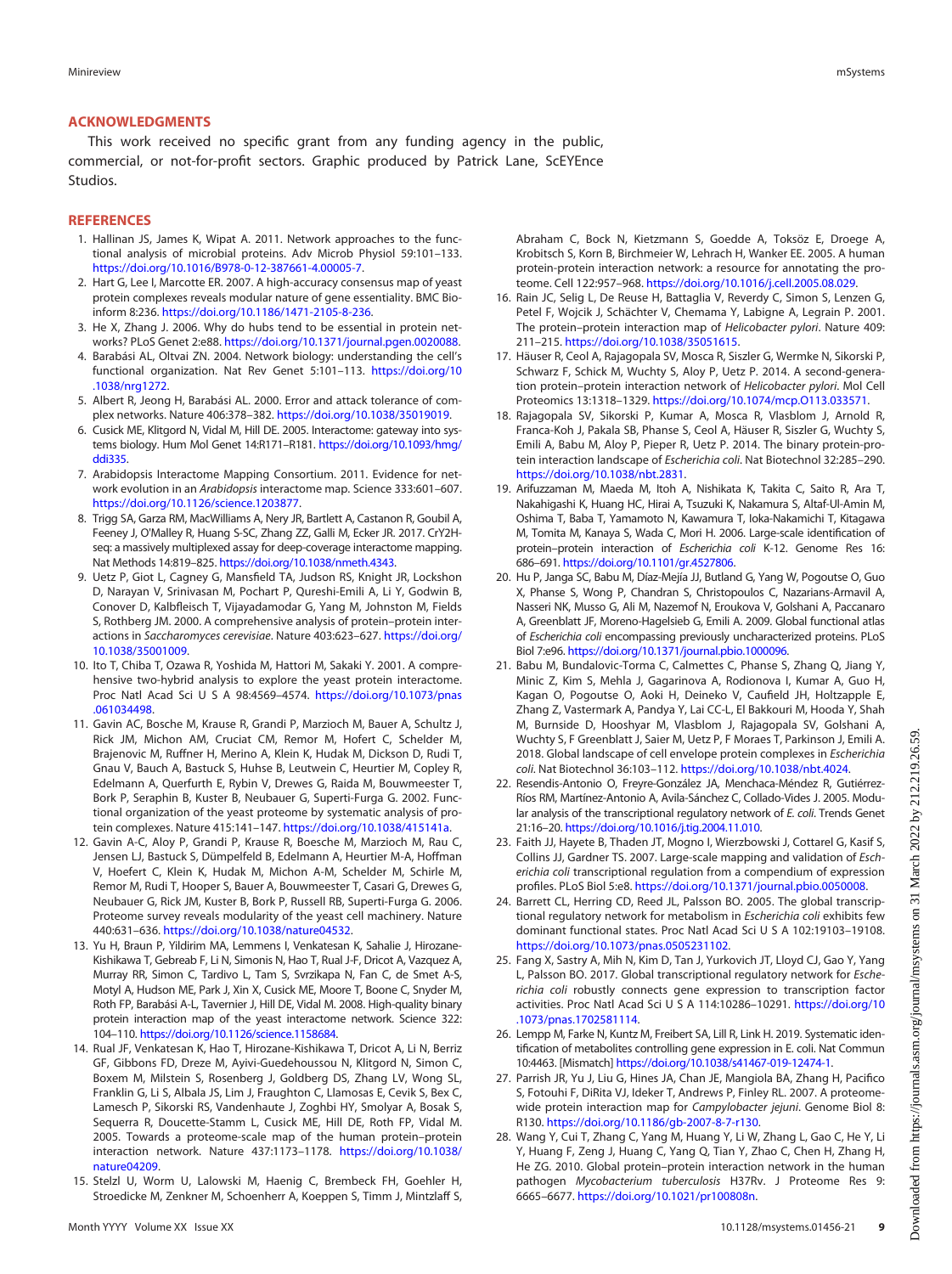- <span id="page-9-0"></span>29. Kühner S, van Noort V, Betts MJ, Leo-Macias A, Batisse C, Rode M, Yamada T, Maier T, Bader S, Beltran-Alvarez P, Castaño-Diez D, Chen WH, Devos D, Güell M, Norambuena T, Racke I, Rybin V, Schmidt A, Yus E, Aebersold R, Herrmann R, Böttcher B, Frangakis AS, Russell RB, Serrano L, Bork P, Gavin AC. 2009. Proteome organization in a genome-reduced bacterium. Science 326:1235–1240. <https://doi.org/10.1126/science.1176343>.
- <span id="page-9-1"></span>30. Wuchty S, Rajagopala SV, Blazie SM, Parrish JR, Khuri S, Finley RL, Uetz P. 2017. The protein interactome of Streptococcus pneumoniae and bacterial meta-interactomes improve function predictions. mSystems 2: e00019–17. [https://doi.org/10.1128/mSystems.00019-17.](https://doi.org/10.1128/mSystems.00019-17)
- <span id="page-9-2"></span>31. Titz B, Rajagopala SV, Goll J, Häuser R, McKevitt MT, Palzkill T, Uetz P. 2008. The binary protein interactome of Treponema pallidum-the syphilis spirochete. PLoS One 3:e2292. [https://doi.org/10.1371/journal.pone](https://doi.org/10.1371/journal.pone.0002292) [.0002292.](https://doi.org/10.1371/journal.pone.0002292)
- <span id="page-9-3"></span>32. Shimoda Y, Shinpo S, Kohara M, Nakamura Y, Tabata S, Sato S. 2008. A large scale analysis of protein–protein interactions in the nitrogen-fixing bacterium Mesorhizobium loti. DNA Res 15:13–23. [https://doi.org/10.1093/dnares/](https://doi.org/10.1093/dnares/dsm028) [dsm028](https://doi.org/10.1093/dnares/dsm028).
- <span id="page-9-4"></span>33. Sato S, Shimoda Y, Muraki A, Kohara M, Nakamura Y, Tabata S. 2007. A large-scale protein–protein interaction analysis in Synechocystis sp. PCC6803. DNA Res 14:207–216. <https://doi.org/10.1093/dnares/dsm021>.
- <span id="page-9-5"></span>34. Marchadier E, Carballido-López R, Brinster S, Fabret C, Mervelet P, Bessières P, Noirot-Gros M-F, Fromion V, Noirot P. 2011. An expanded protein–protein interaction network in Bacillus subtilis reveals a group of hubs: exploration by an integrative approach. Proteomics 11:2981–2991. <https://doi.org/10.1002/pmic.201000791>.
- <span id="page-9-6"></span>35. Noirot-Gros MF, Dervyn E, Wu LJ, Mervelet P, Errington J, Ehrlich SD, Noirot P. 2002. An expanded view of bacterial DNA replication. Proc Natl Acad Sci U S A 99:8342–8347. [https://doi.org/10.1073/pnas.122040799.](https://doi.org/10.1073/pnas.122040799)
- <span id="page-9-7"></span>36. Sung J, Kim S, Cabatbat JJT, Jang S, Jin YS, Jung GY, Chia N, Kim PJ. 2017. Global metabolic interaction network of the human gut microbiota for context-specific community-scale analysis. Nat Comm 8:15393. [https://](https://doi.org/10.1038/ncomms15393) [doi.org/10.1038/ncomms15393.](https://doi.org/10.1038/ncomms15393)
- <span id="page-9-8"></span>37. Skrabanek L, Saini HK, Bader GD, Enright AJ. 2008. Computational prediction of protein–protein interactions. Mol Biotechnol 38:1–17. [https://doi](https://doi.org/10.1007/s12033-007-0069-2) [.org/10.1007/s12033-007-0069-2](https://doi.org/10.1007/s12033-007-0069-2).
- <span id="page-9-9"></span>38. Liu ZP, Chen L. 2012. Proteome-wide prediction of protein-protein interactions from high-throughput data. Protein Cell 3:508–520. [https://doi](https://doi.org/10.1007/s13238-012-2945-1) [.org/10.1007/s13238-012-2945-1](https://doi.org/10.1007/s13238-012-2945-1).
- <span id="page-9-10"></span>39. Khatun MS, Shoombuatong W, Hasan MM, Kurata H. 2020. Evolution of sequence-based bioinformatics tools for protein-protein interaction prediction. Curr Genomics 21:454–463. [https://doi.org/10.2174/](https://doi.org/10.2174/1389202921999200625103936) [1389202921999200625103936.](https://doi.org/10.2174/1389202921999200625103936)
- <span id="page-9-11"></span>40. von Mering C, Zdobnov EM, Tsoka S, Ciccarelli FD, Pereira-Leal JB, Ouzounis CA, Bork P. 2003. Genome evolution reveals biochemical networks and functional modules. Proc Natl Acad Sci U S A 100: 15428–15433. <https://doi.org/10.1073/pnas.2136809100>.
- <span id="page-9-30"></span>41. Sharan R, Suthram S, Kelley RM, Kuhn T, McCuine S, Uetz P, Sittler T, Karp RM, Ideker T. 2005. Conserved patterns of protein interaction in multiple species. Proc Natl Acad Sci U S A 102:1974–1979. [https://doi.org/10](https://doi.org/10.1073/pnas.0409522102) [.1073/pnas.0409522102.](https://doi.org/10.1073/pnas.0409522102)
- 42. Boltz TA, Devkota P, Wuchty S. 2019. Collective influencers in protein interaction networks. Sci Rep 9:3948. [https://doi.org/10.1038/s41598](https://doi.org/10.1038/s41598-019-40410-2) [-019-40410-2.](https://doi.org/10.1038/s41598-019-40410-2)
- 43. Wuchty S, Barabási AL, Ferdig MT. 2006. Stable evolutionary signal in a yeast protein interaction network. BMC Evol Biol 6:8. [https://doi.org/10](https://doi.org/10.1186/1471-2148-6-8) [.1186/1471-2148-6-8](https://doi.org/10.1186/1471-2148-6-8).
- 44. Hirsh E, Sharan R. 2007. Identification of conserved protein complexes based on a model of protein network evolution. Bioinformatics 23: e170–e176. [https://doi.org/10.1093/bioinformatics/btl295.](https://doi.org/10.1093/bioinformatics/btl295)
- <span id="page-9-12"></span>45. Mahajan T, Dar RD. 2021. Internetwork connectivity of molecular networks across species of life. Sci Rep 11:1168. [https://doi.org/10.1038/](https://doi.org/10.1038/s41598-020-80745-9) [s41598-020-80745-9](https://doi.org/10.1038/s41598-020-80745-9).
- <span id="page-9-13"></span>46. Fraser HB, Hirsh AE, Steinmetz LM, Scharfe C, Feldman MW. 2002. Evolutionary rate in the protein interaction network. Science 296:750–752. <https://doi.org/10.1126/science.1068696>.
- <span id="page-9-14"></span>47. Kelley BP, Sharan R, Karp RM, Sittler T, Root DE, Stockwell BR, Ideker T. 2003. Conserved pathways within bacteria and yeast as revealed by global protein network alignment. Proc Natl Acad Sci U S A 100: 11394–11399. <https://doi.org/10.1073/pnas.1534710100>.
- <span id="page-9-15"></span>48. Matthews LR, Vaglio P, Reboul J, Ge H, Davis BP, Garrels J, Vincent S, Vidal M. 2001. Identification of potential interaction networks using sequence-based searches for conserved protein-protein interactions or "interologs." Genome Res 11:2120–2126. <https://doi.org/10.1101/gr.205301>.
- <span id="page-9-17"></span>49. Yu H, Luscombe NM, Lu HX, Zhu X, Xia Y, Han JDJ, Bertin N, Chung S, Vidal M, Gerstein M. 2004. Annotation transfer between genomes: protein–protein interologs and protein–DNA regulogs. Genome Res 14: 1107–1118. <https://doi.org/10.1101/gr.1774904>.
- 50. Lee SA, Chan C, Tsai CH, Lai JM, Wang FS, Kao CY, Huang CYF. 2008. Ortholog-based protein-protein interaction prediction and its application to inter-species interactions. BMC Bioinform 9:S11. [https://doi.org/](https://doi.org/10.1186/1471-2105-9-S12-S11) [10.1186/1471-2105-9-S12-S11](https://doi.org/10.1186/1471-2105-9-S12-S11).
- <span id="page-9-31"></span>51. Michaut M, Kerrien S, Montecchi-Palazzi L, Chauvat F, Cassier-Chauvat C, Aude J-C, Legrain P, Hermjakob H. 2008. InteroPORC: automated inference of highly conserved protein interaction networks. Bioinformatics 24:1625–1631. [https://doi.org/10.1093/bioinformatics/btn249.](https://doi.org/10.1093/bioinformatics/btn249)
- <span id="page-9-16"></span>52. Wiles AM, Doderer M, Ruan J, Gu TT, Ravi D, Blackman B, Bishop AJR. 2010. Building and analyzing protein interactome networks by crossspecies comparisons. BMC Syst Biol 4:36. [https://doi.org/10.1186/1752](https://doi.org/10.1186/1752-0509-4-36) [-0509-4-36](https://doi.org/10.1186/1752-0509-4-36).
- <span id="page-9-18"></span>53. Baumbach J. 2010. On the power and limits of evolutionary conservation-unraveling bacterial gene regulatory networks. Nucleic Acids Res 38:7877–7884. [https://doi.org/10.1093/nar/gkq699.](https://doi.org/10.1093/nar/gkq699)
- <span id="page-9-19"></span>54. Kim E, Bae D, Yang S, Ko G, Lee S, Lee B, Lee I. 2020. BiomeNet: a database for construction and analysis of functional interaction networks for any species with a sequenced genome. Bioinformatics 36:1584–1589. [https://doi.org/10.1093/bioinformatics/btz776.](https://doi.org/10.1093/bioinformatics/btz776)
- <span id="page-9-20"></span>55. Tsaparas P, Mariño-Ramírez L, Bodenreider O, Koonin EV, Jordan IK. 2006. Global similarity and local divergence in human and mouse gene co-expression networks. BMC Evol Biol 6:70. [https://doi.org/10.1186/](https://doi.org/10.1186/1471-2148-6-70) [1471-2148-6-70.](https://doi.org/10.1186/1471-2148-6-70)
- 56. Stuart JM, Segal E, Koller D, Kim SK. 2003. A gene-coexpression network for global discovery of conserved genetic modules. Science 302: 249–255. <https://doi.org/10.1126/science.1087447>.
- 57. van Noort V, Snel B, Huynen MA. 2003. Predicting gene function by conserved co-expression. Trends Genet 19:238–242. [https://doi.org/10](https://doi.org/10.1016/S0168-9525(03)00056-8) [.1016/S0168-9525\(03\)00056-8.](https://doi.org/10.1016/S0168-9525(03)00056-8)
- 58. Snel B, van Noort V, Huynen MA. 2004. Gene co-regulation is highly conserved in the evolution of eukaryotes and prokaryotes. Nucleic Acids Res 32:4725–4731. [https://doi.org/10.1093/nar/gkh815.](https://doi.org/10.1093/nar/gkh815)
- <span id="page-9-21"></span>59. Alkema WBL, Lenhard B, Wasserman WW. 2004. Regulog analysis: detection of conserved regulatory networks across bacteria: application to Staphylococcus aureus. Genome Res 14:1362–1373. [https://doi.org/10](https://doi.org/10.1101/gr.2242604) [.1101/gr.2242604.](https://doi.org/10.1101/gr.2242604)
- <span id="page-9-22"></span>60. Sprinzak E, Margalit H. 2001. Correlated sequence-signatures as markers of protein-protein interaction. J Mol Biol 311:681–692. [https://doi.org/10](https://doi.org/10.1006/jmbi.2001.4920) [.1006/jmbi.2001.4920.](https://doi.org/10.1006/jmbi.2001.4920)
- <span id="page-9-23"></span>61. Deng M, Mehta S, Sun F, Chen T. 2002. Inferring domain-domain interactions from protein-protein interactions. Genome Res 12:1540–1548. [https://doi.org/10.1101/gr.153002.](https://doi.org/10.1101/gr.153002)
- <span id="page-9-24"></span>62. Ng SK, Zhang Z, Tan SH. 2003. Integrative approach for computationally inferring protein domain interactions. Bioinformatics 19:923–929. [https://doi.org/10.1093/bioinformatics/btg118.](https://doi.org/10.1093/bioinformatics/btg118)
- <span id="page-9-25"></span>63. Zhao XM, Zhang XW, Tang WH, Chen L. 2009. FPPI: Fusarium graminearum protein–protein interaction database. J Proteome Res 8:4714–4721. [https://doi.org/10.1021/pr900415b.](https://doi.org/10.1021/pr900415b)
- <span id="page-9-29"></span>64. Zhang K, Li Y, Li T, Li ZG, Hsiang T, Zhang Z, Sun W. 2017. Pathogenicity genes in Ustilaginoidea virens revealed by a predicted protein–protein interaction network. J Proteome Res 16:1193–1206. [https://doi.org/10](https://doi.org/10.1021/acs.jproteome.6b00720) [.1021/acs.jproteome.6b00720](https://doi.org/10.1021/acs.jproteome.6b00720).
- <span id="page-9-32"></span>65. Huo T, Liu W, Guo Y, Yang C, Lin J, Rao Z. 2015. Prediction of host– pathogen protein interactions between Mycobacterium tuberculosis and Homo sapiens using sequence motifs. BMC Bioinform 16:100. [https://doi](https://doi.org/10.1186/s12859-015-0535-y) [.org/10.1186/s12859-015-0535-y.](https://doi.org/10.1186/s12859-015-0535-y)
- 66. Lei D, Lin R, Yin C, Li P, Zheng A. 2014. Global protein–protein interaction network of rice sheath blight pathogen. J Proteome Res 13:3277–3293. [https://doi.org/10.1021/pr500069r.](https://doi.org/10.1021/pr500069r)
- <span id="page-9-26"></span>67. Singh G, Singh V, Singh V. 2021. Genome-wide interologous interactome map (TeaGPIN) of Camellia sinensis. Genomics 113:553–564. [https://doi](https://doi.org/10.1016/j.ygeno.2020.09.048) [.org/10.1016/j.ygeno.2020.09.048.](https://doi.org/10.1016/j.ygeno.2020.09.048)
- <span id="page-9-27"></span>68. Lo YS, Chen YC, Yang JM. 2010. 3D-interologs: an evolution database of physical protein-protein interactions across multiple genomes. BMC Genom 11:S7. <https://doi.org/10.1186/1471-2164-11-S3-S7>.
- <span id="page-9-28"></span>69. Dror O, Schneidman-Duhovny D, Shulman-Peleg A, Nussinov R, Wolfson HJ, Sharan R. 2008. Structural similarity of genetically interacting proteins. BMC Syst Biol 2:69. <https://doi.org/10.1186/1752-0509-2-69>.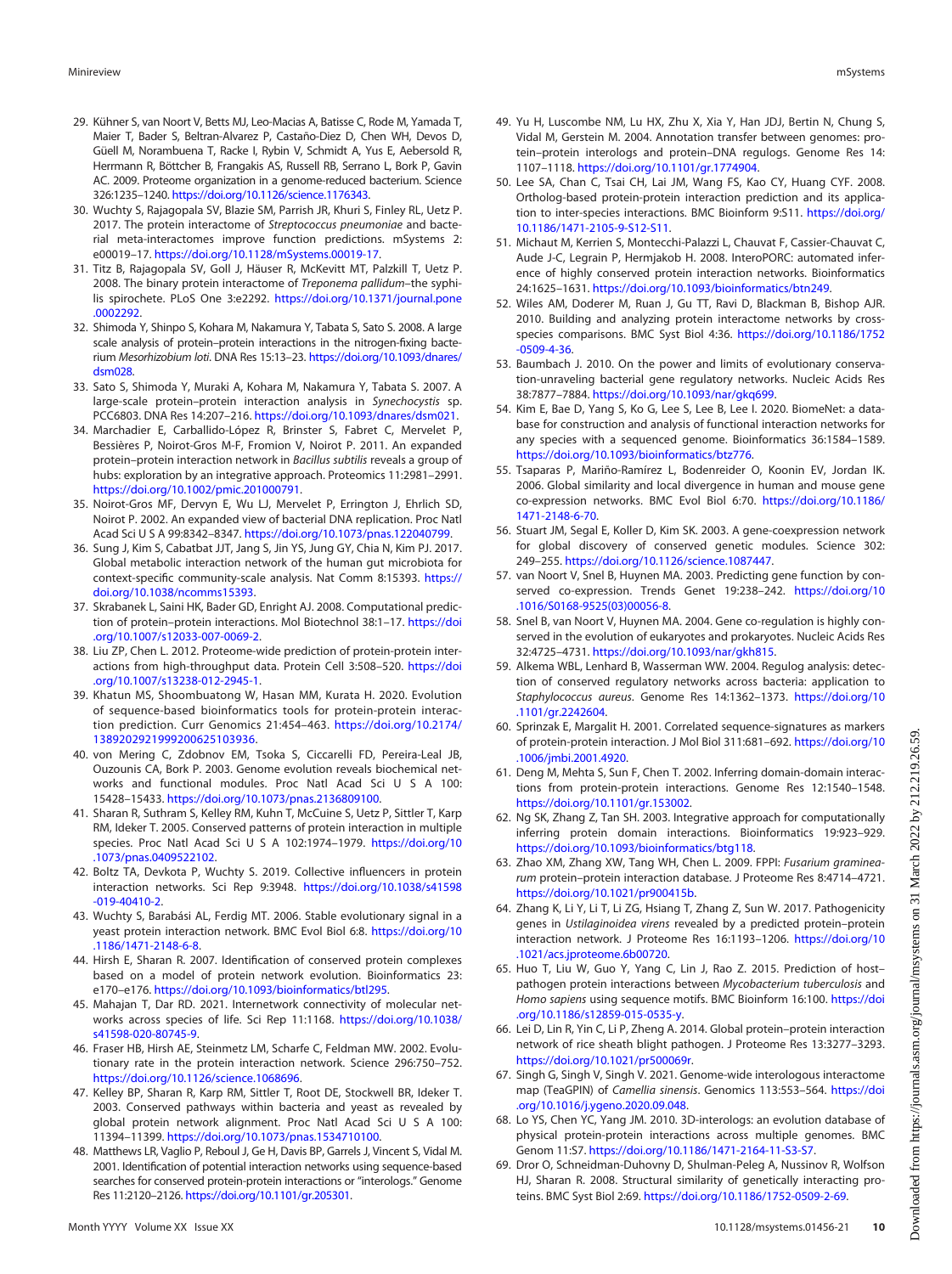- <span id="page-10-0"></span>70. Ogmen U, Keskin O, Aytuna AS, Nussinov R, Gursoy A. 2005. PRISM: protein interactions by structural matching. Nucleic Acids Res 33: W331–W336. <https://doi.org/10.1093/nar/gki585>.
- <span id="page-10-1"></span>71. Aloy P, Russell RB. 2003. InterPreTS: protein interaction prediction through tertiary structure. Bioinformatics 19:161–162. [https://doi.org/10](https://doi.org/10.1093/bioinformatics/19.1.161) [.1093/bioinformatics/19.1.161.](https://doi.org/10.1093/bioinformatics/19.1.161)
- <span id="page-10-2"></span>72. Aloy P, Böttcher B, Ceulemans H, Leutwein C, Mellwig C, Fischer S, Gavin AC, Bork P, Superti-Furga G, Serrano L, Russell RB. 2004. Structure-based assembly of protein complexes in yeast. Science 303:2026–2029. [https://](https://doi.org/10.1126/science.1092645) [doi.org/10.1126/science.1092645](https://doi.org/10.1126/science.1092645).
- <span id="page-10-3"></span>73. Lu L, Arakaki AK, Lu H, Skolnick J. 2003. Multimeric threading-based prediction of protein–protein interactions on a genomic scale: application to the Saccharomyces cerevisiae proteome. Genome Res 13:1146–1154. [https://doi.org/10.1101/gr.1145203.](https://doi.org/10.1101/gr.1145203)
- <span id="page-10-4"></span>74. Lu L, Lu H, Skolnick J. 2002. MULTIPROSPECTOR: an algorithm for the prediction of protein–protein interactions by multimeric threading. Proteins 49:350–364. [https://doi.org/10.1002/prot.10222.](https://doi.org/10.1002/prot.10222)
- <span id="page-10-5"></span>75. Janin J, Henrick K, Moult J, Eyck LT, Sternberg MJ, Vajda S, Vakser I, Wodak SJ. 2003. CAPRI: a Critical Assessment of PRedicted Interactions. Proteins 52:2–9. [https://doi.org/10.1002/prot.10381.](https://doi.org/10.1002/prot.10381)
- <span id="page-10-6"></span>76. Smith GR, Sternberg MJ. 2002. Prediction of protein–protein interactions by docking methods. Curr Opin Struct Biol 12:28–35. [https://doi.org/10](https://doi.org/10.1016/s0959-440x(02)00285-3) [.1016/s0959-440x\(02\)00285-3.](https://doi.org/10.1016/s0959-440x(02)00285-3)
- <span id="page-10-7"></span>77. Ohue M, Matsuzaki Y, Shimoda T, Ishida T, Akiyama Y. 2013. Highly precise protein–protein interaction prediction based on consensus between template-based and de novo docking methods. BMC Proc 7:S6. [https://](https://doi.org/10.1186/1753-6561-7-S7-S6) [doi.org/10.1186/1753-6561-7-S7-S6](https://doi.org/10.1186/1753-6561-7-S7-S6).
- <span id="page-10-8"></span>78. Sun J, Sun Y, Ding G, Liu Q, Wang C, He Y, Shi T, Li Y, Zhao Z. 2007. InPrePPI: an integrated evaluation method based on genomic context for predicting protein–protein interactions in prokaryotic genomes. BMC Bioinform 8:414. <https://doi.org/10.1186/1471-2105-8-414>.
- <span id="page-10-9"></span>79. Bowers PM, Pellegrini M, Thompson MJ, Fierro J, Yeates TO, Eisenberg D. 2004. Prolinks: a database of protein functional linkages derived from coevolution. Genome Biol 5:R35. <https://doi.org/10.1186/gb-2004-5-5-r35>.
- <span id="page-10-10"></span>80. Dandekar T, Snel B, Huynen M, Bork P. 1998. Conservation of gene order: a fingerprint of proteins that physically interact. Trends Biochem Sci 23: 324–328. [https://doi.org/10.1016/s0968-0004\(98\)01274-2.](https://doi.org/10.1016/s0968-0004(98)01274-2)
- <span id="page-10-11"></span>81. Overbeek R, Fonstein M, D'Souza M, Pusch GD, Maltsev N. 1999. The use of gene clusters to infer functional coupling. Proc Natl Acad Sci U S A 96: 2896–2901. [https://doi.org/10.1073/pnas.96.6.2896.](https://doi.org/10.1073/pnas.96.6.2896)
- <span id="page-10-12"></span>82. Kirk IK, Weinhold N, Brunak S, Belling K. 2017. The impact of the protein interactome on the syntenic structure of mammalian genomes. PLoS One 12:e0179112. [https://doi.org/10.1371/journal.pone.0179112.](https://doi.org/10.1371/journal.pone.0179112)
- <span id="page-10-13"></span>83. Huynen M, Snel B, Lathe W, Bork P. 2000. Predicting protein function by genomic context: quantitative evaluation and qualitative inferences. Genome Res 10:1204–1210. <https://doi.org/10.1101/gr.10.8.1204>.
- <span id="page-10-14"></span>84. Marcotte EM, Pellegrini M, Ng HL, Rice DW, Yeates TO, Eisenberg D. 1999. Detecting protein function and protein–protein interactions from genome sequences. Science 285:751–753. [https://doi.org/10](https://doi.org/10.1126/science.285.5428.751) [.1126/science.285.5428.751.](https://doi.org/10.1126/science.285.5428.751)
- <span id="page-10-15"></span>85. Enright AJ, Iliopoulos I, Kyrpides NC, Ouzounis CA. 1999. Protein interaction maps for complete genomes based on gene fusion events. Nature 402:86–90. <https://doi.org/10.1038/47056>.
- <span id="page-10-16"></span>86. Yanai I, Derti A, DeLisi C. 2001. Genes linked by fusion events are generally of the same functional category: a systematic analysis of 30 microbial genomes. Proc Natl Acad Sci U S A 98:7940–7945. [https://doi.org/10](https://doi.org/10.1073/pnas.141236298) [.1073/pnas.141236298](https://doi.org/10.1073/pnas.141236298).
- <span id="page-10-17"></span>87. Goh CS, Bogan AA, Joachimiak M, Walther D, Cohen FE. 2000. Co-evolution of proteins with their interaction partners. J Mol Biol 299:283–293. [https://doi.org/10.1006/jmbi.2000.3732.](https://doi.org/10.1006/jmbi.2000.3732)
- <span id="page-10-18"></span>88. Goh CS, Cohen FE. 2002. Co-evolutionary analysis reveals insights into protein–protein interactions. J Mol Biol 324:177–192. [https://doi.org/10](https://doi.org/10.1016/s0022-2836(02)01038-0) [.1016/s0022-2836\(02\)01038-0](https://doi.org/10.1016/s0022-2836(02)01038-0).
- 89. Pazos F, Ranea JA, Juan D, Sternberg MJ. 2005. Assessing protein co-evolution in the context of the tree of life assists in the prediction of the interactome. J Mol Biol 352:1002–1015. [https://doi.org/10.1016/j.jmb](https://doi.org/10.1016/j.jmb.2005.07.005) [.2005.07.005.](https://doi.org/10.1016/j.jmb.2005.07.005)
- 90. Wu J, Kasif S, DeLisi C. 2003. Identification of functional links between genes using phylogenetic profiles. Bioinformatics 19:1524-1530. [https://](https://doi.org/10.1093/bioinformatics/btg187) [doi.org/10.1093/bioinformatics/btg187.](https://doi.org/10.1093/bioinformatics/btg187)
- <span id="page-10-19"></span>91. Jothi R, Kann MG, Przytycka TM. 2005. Predicting protein–protein interaction by searching evolutionary tree automorphism space. Bioinformatics 21:i241–i250. <https://doi.org/10.1093/bioinformatics/bti1009>.
- <span id="page-10-20"></span>92. Gaasterland T, Ragan MA. 1998. Microbial genescapes: phyletic and functional patterns of ORF distribution among prokaryotes. Microb Comp Genomics 3:199–217. [https://doi.org/10.1089/omi.1.1998.3.199.](https://doi.org/10.1089/omi.1.1998.3.199)
- <span id="page-10-21"></span>93. Pellegrini M, Marcotte EM, Thompson MJ, Eisenberg D, Yeates TO. 1999. Assigning protein functions by comparative genome analysis: protein phylogenetic profiles. Proc Natl Acad Sci U S A 96:4285–4288. [https://doi](https://doi.org/10.1073/pnas.96.8.4285) [.org/10.1073/pnas.96.8.4285.](https://doi.org/10.1073/pnas.96.8.4285)
- <span id="page-10-22"></span>94. Pazos F, Valencia A. 2001. Similarity of phylogenetic trees as indicator of protein–protein interaction. Protein Eng 14:609–614. [https://doi.org/10](https://doi.org/10.1093/protein/14.9.609) [.1093/protein/14.9.609.](https://doi.org/10.1093/protein/14.9.609)
- <span id="page-10-23"></span>95. Juan D, Pazos F, Valencia A. 2008. High-confidence prediction of global interactomes based on genome-wide coevolutionary networks. Proc Natl Acad Sci U S A 105:934–939. [https://doi.org/10.1073/pnas.0709671105.](https://doi.org/10.1073/pnas.0709671105)
- <span id="page-10-24"></span>96. Pazos F, Valencia A. 2002. In silico two-hybrid system for the selection of physically interacting protein pairs. Proteins 47:219–227. [https://doi.org/](https://doi.org/10.1002/prot.10074) [10.1002/prot.10074.](https://doi.org/10.1002/prot.10074)
- <span id="page-10-25"></span>97. de Vienne DM, Azé J. 2012. Efficient prediction of co-complexed proteins based on coevolution. PLoS One 7:e48728. [https://doi.org/10.1371/journal](https://doi.org/10.1371/journal.pone.0048728) [.pone.0048728](https://doi.org/10.1371/journal.pone.0048728).
- <span id="page-10-26"></span>98. Date SV, Marcotte EM. 2003. Discovery of uncharacterized cellular systems by genome-wide analysis of functional linkages. Nat Biotechnol 21: 1055–1062. [https://doi.org/10.1038/nbt861.](https://doi.org/10.1038/nbt861)
- <span id="page-10-27"></span>99. Sato T, Yamanishi Y, Kanehisa M, Toh H. 2005. The inference of protein– protein interactions by co-evolutionary analysis is improved by excluding the information about the phylogenetic relationships. Bioinformatics 21:3482–3489. <https://doi.org/10.1093/bioinformatics/bti564>.
- <span id="page-10-28"></span>100. Qi Y, Bar-Joseph Z, Klein-Seetharaman J. 2006. Evaluation of different biological data and computational classification methods for use in protein interaction prediction. Proteins 63:490–500. [https://doi.org/10](https://doi.org/10.1002/prot.20865) [.1002/prot.20865.](https://doi.org/10.1002/prot.20865)
- <span id="page-10-29"></span>101. Yamanishi Y, Vert JP, Kanehisa M. 2004. Protein network inference from multiple genomic data: a supervised approach. Bioinformatics 20: i363–i370. <https://doi.org/10.1093/bioinformatics/bth910>.
- 102. Scott MS, Barton GJ. 2007. Probabilistic prediction and ranking of human protein-protein interactions. BMC Bioinform 8:239. [https://doi.org/10](https://doi.org/10.1186/1471-2105-8-239) [.1186/1471-2105-8-239.](https://doi.org/10.1186/1471-2105-8-239)
- 103. García-Jiménez B, Juan D, Ezkurdia I, Andrés-León E, Valencia A. 2010. Inference of functional relations in predicted protein networks with a machine learning approach. PLoS One 5:e9969. [https://doi.org/10.1371/](https://doi.org/10.1371/journal.pone.0009969) [journal.pone.0009969.](https://doi.org/10.1371/journal.pone.0009969)
- 104. Ben-Hur A, Noble WS. 2005. Kernel methods for predicting protein-protein interactions. Bioinformatics 21:i38–i46. [https://doi.org/10.1093/](https://doi.org/10.1093/bioinformatics/bti1016) [bioinformatics/bti1016.](https://doi.org/10.1093/bioinformatics/bti1016)
- 105. Nguyen TP, Ho TB. 2008. An integrative domain-based approach to predicting protein–protein interactions. J Bioinform Comput Biol 6: 1115–1132. [https://doi.org/10.1142/s0219720008003874.](https://doi.org/10.1142/s0219720008003874)
- 106. Hue M, Riffle M, Vert JP, Noble WS. 2010. Large-scale prediction of protein-protein interactions from structures. BMC Bioinform 11:144. [https://](https://doi.org/10.1186/1471-2105-11-144) [doi.org/10.1186/1471-2105-11-144](https://doi.org/10.1186/1471-2105-11-144).
- 107. Chen XW, Liu M. 2005. Prediction of protein–protein interactions using random decision forest framework. Bioinformatics 21:4394–4400. <https://doi.org/10.1093/bioinformatics/bti721>.
- 108. Murakami Y, Mizuguchi K. 2014. Homology-based prediction of interactions between proteins using averaged one-dependence estimators. BMC Bioinform 15:213. <https://doi.org/10.1186/1471-2105-15-213>.
- <span id="page-10-30"></span>109. Chen KH, Wang TF, Hu YJ. 2019. Protein–protein interaction prediction using a hybrid feature representation and a stacked generalization scheme. BMC Bioinform 20:308. <https://doi.org/10.1186/s12859-019-2907-1>.
- <span id="page-10-31"></span>110. Aho T, Almusa H, Matilainen J, Larjo A, Ruusuvuori P, Aho KL, Wilhelm T, Lähdesmäki H, Beyer A, Harju M, Chowdhury S, Leinonen K, Roos C, Yli-Harja O. 2010. Reconstruction and validation of RefRec: a global model for the yeast molecular interaction network. PLoS One 5:e10662. [https://](https://doi.org/10.1371/journal.pone.0010662) [doi.org/10.1371/journal.pone.0010662.](https://doi.org/10.1371/journal.pone.0010662)
- <span id="page-10-32"></span>111. Liu Y, Kim I, Zhao H. 2008. Protein interaction predictions from diverse sources. Drug Discov Today 13:409–416. [https://doi.org/10.1016/j.drudis](https://doi.org/10.1016/j.drudis.2008.01.005) [.2008.01.005.](https://doi.org/10.1016/j.drudis.2008.01.005)
- <span id="page-10-33"></span>112. Rhodes DR, Tomlins SA, Varambally S, Mahavisno V, Barrette T, Kalyana-Sundaram S, Ghosh D, Pandey A, Chinnaiyan AM. 2005. Probabilistic model of the human protein–protein interaction network. Nat Biotechnol 23:951–959. [https://doi.org/10.1038/nbt1103.](https://doi.org/10.1038/nbt1103)
- <span id="page-10-34"></span>113. Yang S, Li H, He H, Zhou Y, Zhang Z. 2019. Critical assessment and performance improvement of plant-pathogen protein-protein interaction prediction methods. Brief Bioinform 20:274–287. [https://doi.org/10](https://doi.org/10.1093/bib/bbx123) [.1093/bib/bbx123](https://doi.org/10.1093/bib/bbx123).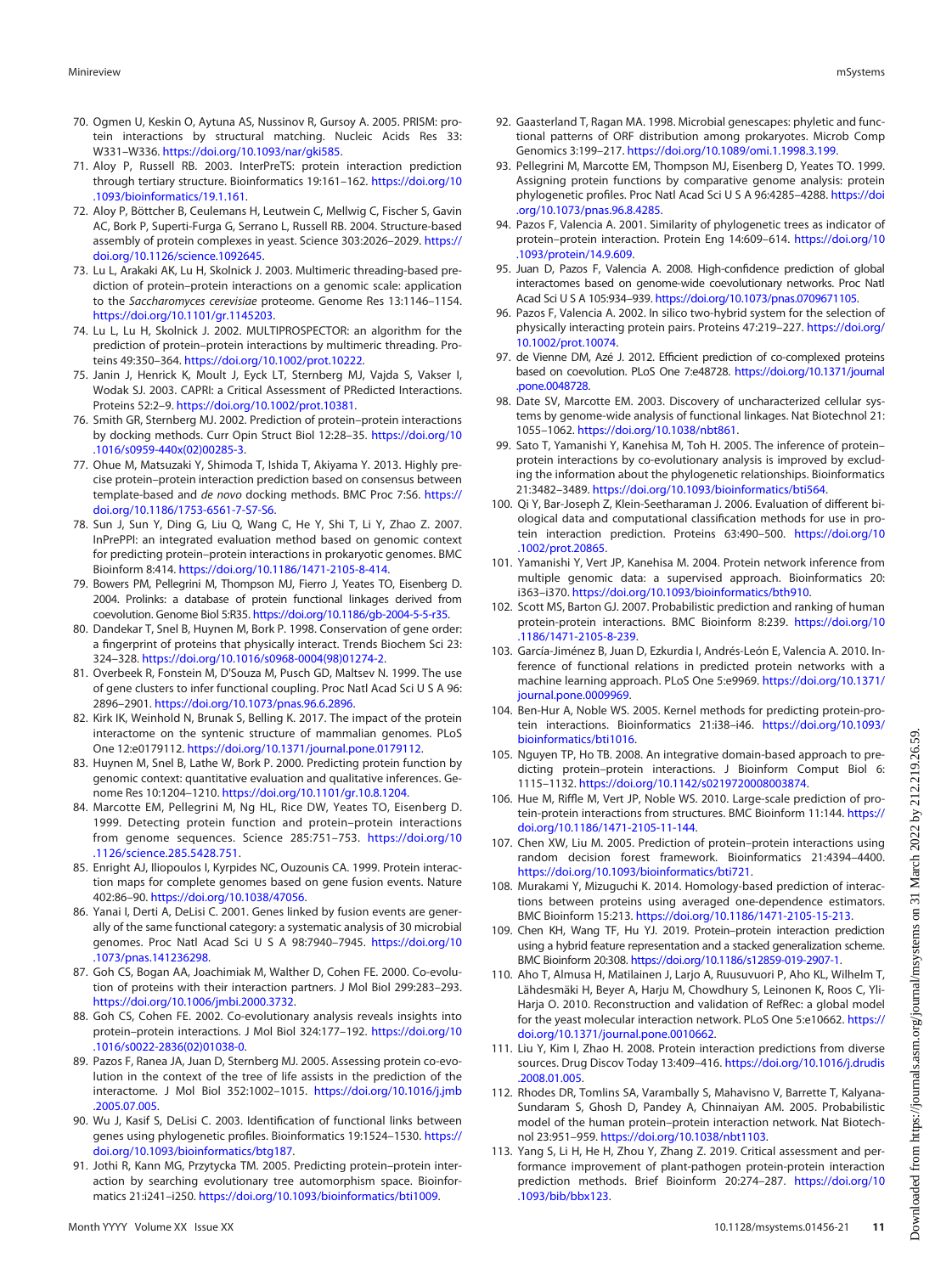- <span id="page-11-38"></span>114. Leite DMC, Brochet X, Resch G, Que YA, Neves A, Peña-Reyes C. 2018. Computational prediction of inter-species relationships through omics data analysis and machine learning. BMC Bioinform 19:420. [https://doi](https://doi.org/10.1186/s12859-018-2388-7) [.org/10.1186/s12859-018-2388-7](https://doi.org/10.1186/s12859-018-2388-7).
- <span id="page-11-36"></span>115. Ananthasubramanian S, Metri R, Khetan A, Gupta A, Handen A, Chandra N, Ganapathiraju M. 2012. Mycobacterium tuberculosis and Clostridium difficille interactomes: demonstration of rapid development of computational system for bacterial interactome prediction. Microb Infect Exp 2:4. [https://doi.org/10.1186/2042-5783-2-4.](https://doi.org/10.1186/2042-5783-2-4)
- <span id="page-11-35"></span>116. Zhang M, Su S, Bhatnagar RK, Hassett DJ, Lu LJ. 2012. Prediction and analysis of the protein interactome in Pseudomonas aeruginosa to enable network-based drug target selection. PLoS One 7:e41202. [https://doi](https://doi.org/10.1371/journal.pone.0041202) [.org/10.1371/journal.pone.0041202.](https://doi.org/10.1371/journal.pone.0041202)
- <span id="page-11-0"></span>117. Sun J, Yang LL, Chen X, Kong DX, Liu R. 2018. Integrating multifaceted information to predict Mycobacterium tuberculosis-human proteinprotein interactions. J Proteome Res 17:3810–3823. [https://doi.org/10](https://doi.org/10.1021/acs.jproteome.8b00497) [.1021/acs.jproteome.8b00497](https://doi.org/10.1021/acs.jproteome.8b00497).
- <span id="page-11-1"></span>118. Bock JR, Gough DA. 2001. Predicting protein–protein interactions from primary structure. Bioinformatics 17:455–460. [https://doi.org/10.1093/](https://doi.org/10.1093/bioinformatics/17.5.455) [bioinformatics/17.5.455](https://doi.org/10.1093/bioinformatics/17.5.455).
- <span id="page-11-2"></span>119. Liu ZP, Wang J, Qiu YQ, Leung RKK, Zhang XS, Tsui SKW, Chen L. 2012. Inferring a protein interaction map of Mycobacterium tuberculosis based on sequences and interologs. BMC Bioinform 13:S6. [https://doi.org/10](https://doi.org/10.1186/1471-2105-13-S7-S6) [.1186/1471-2105-13-S7-S6.](https://doi.org/10.1186/1471-2105-13-S7-S6)
- <span id="page-11-3"></span>120. Ahmed I, Witbooi P, Christoffels A. 2018. Prediction of human–Bacillus anthracis protein–protein interactions using multi-layer neural network. Bioinformatics 34:4159–4164. [https://doi.org/10.1093/bioinformatics/bty504.](https://doi.org/10.1093/bioinformatics/bty504)
- <span id="page-11-4"></span>121. Andres Leon E, Ezkurdia I, García B, Valencia A, Juan D. 2009. EcID: a database for the inference of functional interactions in E. coli. Nucleic Acids Res 37:D629–D635. [https://doi.org/10.1093/nar/gkn853.](https://doi.org/10.1093/nar/gkn853)
- <span id="page-11-5"></span>122. Lv Q, Ma W, Liu H, Li J, Wang H, Lu F, Zhao C, Shi T. 2015. Genome-wide protein–protein interactions and protein function exploration in cyanobacteria. Sci Rep 5:15519. [https://doi.org/10.1038/srep15519.](https://doi.org/10.1038/srep15519)
- <span id="page-11-6"></span>123. Coelho ED, Arrais JP, Matos S, Pereira C, Rosa N, Correia MJ, Barros M, Oliveira JL. 2014. Computational prediction of the human-microbial oral interactome. BMC Syst Biol 8:24. <https://doi.org/10.1186/1752-0509-8-24>.
- <span id="page-11-7"></span>124. Kim H, Shim JE, Shin J, Lee I. 2015. EcoliNet: a database of cofunctional gene network for Escherichia coli. Database (Oxford) 2015:bav001. [https://doi.org/10.1093/database/bav001.](https://doi.org/10.1093/database/bav001)
- <span id="page-11-8"></span>125. Lee M, Pinto NA, Kim CY, Yang S, D'Souza R, Yong D, Lee I. 2019. Network integrative genomic and transcriptomic analysis of carbapenem-resistant Klebsiella pneumoniae strains identifies genes for antibiotic resistance and virulence. mSystems 4:2379–5077. [https://doi.org/10.1128/](https://doi.org/10.1128/mSystems.00202-19) [mSystems.00202-19.](https://doi.org/10.1128/mSystems.00202-19)
- <span id="page-11-9"></span>126. Hwang S, Kim CY, Ji SG, Go J, Kim H, Yang S, Kim HJ, Cho A, Yoon SS, Lee I. 2016. Network-assisted investigation of virulence and antibiotic-resistance systems in Pseudomonas aeruginosa. Sci Rep 6:26223. [https://doi](https://doi.org/10.1038/srep26223) [.org/10.1038/srep26223](https://doi.org/10.1038/srep26223).
- <span id="page-11-10"></span>127. Liu X, Huang Y, Liang J, Zhang S, Li Y, Wang J, Shen Y, Xu Z, Zhao Y. 2014. Computational prediction of protein interactions related to the invasion of erythrocytes by malarial parasites. BMC Bioinform 15:393. [https://doi.org/10.1186/s12859-014-0393-z.](https://doi.org/10.1186/s12859-014-0393-z)
- <span id="page-11-11"></span>128. Wang TY, He F, Hu QW, Zhang Z. 2011. A predicted protein–protein interaction network of the filamentous fungus Neurospora crassa. Mol Biosyst 7:2278–2285. [https://doi.org/10.1039/c1mb05028a.](https://doi.org/10.1039/c1mb05028a)
- <span id="page-11-16"></span>129. Liu ZP, Wang J, Qiu YQ, Leung RKK, Zhang XS, Tsui SKW, Chen L. 2012. Inferring protein–protein interactions based on sequences and interologs in Mycobacterium tuberculosis, p 91–96. In Huang D-S, Gan Y, Premaratne P, Han K (ed), Bio-inspired computing and applications. Springer, Berlin, Germany.
- 130. Jansen R, Greenbaum D, Gerstein M. 2002. Relating whole-genome expression data with protein–protein interactions. Genome Res 12: 37–46. <https://doi.org/10.1101/gr.205602>.
- <span id="page-11-12"></span>131. Alkan F, Erten C. 2015. SiPAN: simultaneous prediction and alignment of protein–protein interaction networks. Bioinformatics 31:2356–2363. <https://doi.org/10.1093/bioinformatics/btv160>.
- <span id="page-11-13"></span>132. Urban M, Lysenko A, Janowska-Sedja EI, Rawlings C, Hammond-Kosack KE, Tsoka S. 2019. PHI-Nets: a network resource for Ascomycete fungal pathogens to annotate and identify putative virulence interacting proteins and siRNAs. Front Microbiol 10:2721. [https://doi.org/10.3389/fmicb](https://doi.org/10.3389/fmicb.2019.02721) [.2019.02721.](https://doi.org/10.3389/fmicb.2019.02721)
- <span id="page-11-14"></span>133. Liu S, Liu Y, Zhao J, Cai S, Qian H, Zuo K, Zhao L, Zhang L. 2017. A computational interactome for prioritizing genes associated with complex agronomic traits in rice (Oryza sativa). Plant J 90:177–188. [https://doi.org/](https://doi.org/10.1111/tpj.13475) [10.1111/tpj.13475.](https://doi.org/10.1111/tpj.13475)
- <span id="page-11-15"></span>134. Yellaboina S, Goyal K, Mande SC. 2007. Inferring genome-wide functional linkages in E. coli by combining improved genome context methods: comparison with high-throughput experimental data. Genome Res 17:527–535. [https://doi.org/10.1101/gr.5900607.](https://doi.org/10.1101/gr.5900607)
- <span id="page-11-17"></span>135. Wuchty S. 2007. Rich-club phenomenon in the interactome of P. falciparum–artifact or signature of a parasitic life style? PLoS One 2:e335. [https://doi.org/10.1371/journal.pone.0000335.](https://doi.org/10.1371/journal.pone.0000335)
- <span id="page-11-18"></span>136. LaCount DJ, Vignali M, Chettier R, Phansalkar A, Bell R, Hesselberth JR, Schoenfeld LW, Ota I, Sahasrabudhe S, Kurschner C, Fields S, Hughes RE. 2005. A protein interaction network of the malaria parasite Plasmodium falciparum. Nature 438:103–107. [https://doi.org/10.1038/nature04104.](https://doi.org/10.1038/nature04104)
- <span id="page-11-19"></span>137. Brohée S, van Helden J. 2006. Evaluation of clustering algorithms for protein–protein interaction networks. BMC Bioinform 7:488. [https://doi](https://doi.org/10.1186/1471-2105-7-488) [.org/10.1186/1471-2105-7-488](https://doi.org/10.1186/1471-2105-7-488).
- <span id="page-11-20"></span>138. Zhou H, Rezaei J, Hugo W, Gao S, Jin J, Fan M, Yong CH, Wozniak M, Wong L. 2013. Stringent DDI-based prediction of H. sapiens–M. tuberculosis H37Rv protein–protein interactions. BMC Syst Biol 7:S6. [https://doi](https://doi.org/10.1186/1752-0509-7-S6-S6) [.org/10.1186/1752-0509-7-S6-S6](https://doi.org/10.1186/1752-0509-7-S6-S6).
- <span id="page-11-21"></span>139. Han YC, Song JM, Wang L, Shu CC, Guo J, Chen LL. 2016. Prediction and characterization of protein–protein interaction network in Bacillus licheniformis WX-02. Sci Rep 6:19486. <https://doi.org/10.1038/srep19486>.
- <span id="page-11-22"></span>140. Deng M, Tu Z, Sun F, Chen T. 2004. Mapping gene ontology to proteins based on protein–protein interaction data. Bioinformatics 20:895–902. [https://doi.org/10.1093/bioinformatics/btg500.](https://doi.org/10.1093/bioinformatics/btg500)
- 141. Nariai N, Kolaczyk ED, Kasif S. 2007. Probabilistic protein function prediction from heterogeneous genome-wide data. PLoS One 2:e337. [https://](https://doi.org/10.1371/journal.pone.0000337) [doi.org/10.1371/journal.pone.0000337.](https://doi.org/10.1371/journal.pone.0000337)
- <span id="page-11-37"></span>142. McDermott J, Bumgarner R, Samudrala R. 2005. Functional annotation from predicted protein interaction networks. Bioinformatics 21: 3217–3226. <https://doi.org/10.1093/bioinformatics/bti514>.
- <span id="page-11-23"></span>143. Chua HN, Sung WK, Wong L. 2006. Exploiting indirect neighbours and topological weight to predict protein function from protein–protein interactions. Bioinformatics 22:1623–1630. [https://doi.org/10.1093/bioinformatics/btl145.](https://doi.org/10.1093/bioinformatics/btl145)
- <span id="page-11-24"></span>144. Albert R. 2005. Scale-free networks in cell biology. J Cell Sci 118:4947–4957. [https://doi.org/10.1242/jcs.02714.](https://doi.org/10.1242/jcs.02714)
- <span id="page-11-25"></span>145. Nguyen Ba AN, Yeh BJ, van Dyk D, Davidson AR, Andrews BJ, Weiss EL, Moses AM. 2012. Proteome-wide discovery of evolutionary conserved sequences in disordered regions. Sci Signal 5:rs1. [https://doi.org/10](https://doi.org/10.1126/scisignal.2002515) [.1126/scisignal.2002515.](https://doi.org/10.1126/scisignal.2002515)
- <span id="page-11-26"></span>146. Jeong H, Mason SP, Barabási AL, Oltvai ZN. 2001. Lethality and centrality in protein networks. Nature 411:41–42. <https://doi.org/10.1038/35075138>.
- <span id="page-11-27"></span>147. Dyer MD, Neff C, Dufford M, Rivera CG, Shattuck D, Bassaganya-Riera J, Murali TM, Sobral BW. 2010. The human-bacterial pathogen protein interaction networks of Bacillus anthracis, Francisella tularensis, and Yersinia pestis. PLoS One 5:e12089. <https://doi.org/10.1371/journal.pone.0012089>.
- <span id="page-11-28"></span>148. Zhou H, Gao S, Nguyen NN, Fan M, Jin J, Liu B, Zhao L, Xiong G, Tan M, Li S, Wong L. 2014. Stringent homology-based prediction of H. sapiens–M. tuberculosis H37Rv protein–protein interactions. Biol Direct 9:5. [https://](https://doi.org/10.1186/1745-6150-9-5) [doi.org/10.1186/1745-6150-9-5.](https://doi.org/10.1186/1745-6150-9-5)
- <span id="page-11-29"></span>149. Barabási AL, Albert R. 1999. Emergence of scaling in random networks. Science 286:509–512. <https://doi.org/10.1126/science.286.5439.509>.
- <span id="page-11-30"></span>150. Zhu X, Gerstein M, Snyder M. 2007. Getting connected: analysis and principles of biological networks. Genes Dev 21:1010–1024. [https://doi.org/](https://doi.org/10.1101/gad.1528707) [10.1101/gad.1528707.](https://doi.org/10.1101/gad.1528707)
- <span id="page-11-31"></span>151. Yook SH, Oltvai ZN, Barabási AL. 2004. Functional and topological characterization of protein interaction networks. Proteomics 4:928–942. <https://doi.org/10.1002/pmic.200300636>.
- <span id="page-11-32"></span>152. Jeong H, Tombor B, Albert R, Oltvai ZN, Barabási AL. 2000. The largescale organization of metabolic networks. Nature 407:651-654. [https://](https://doi.org/10.1038/35036627) [doi.org/10.1038/35036627](https://doi.org/10.1038/35036627).
- <span id="page-11-33"></span>153. Li S, Armstrong CM, Bertin N, Ge H, Milstein S, Boxem M, Vidalain PO, Han JDJ, Chesneau A, Hao T, Goldberg DS, Li N, Martinez M, Rual JF, Lamesch P, Xu L, Tewari M, Wong SL, Zhang LV, Berriz GF, Jacotot L, Vaglio P, Reboul J, Hirozane-Kishikawa T, Li Q, Gabel HW, Elewa A, Baumgartner B, Rose DJ, Yu H, Bosak S, Sequerra R, Fraser A, Mango SE, Saxton WM, Strome S, Van Den Heuvel S, Piano F, Vandenhaute J, Sardet C, Gerstein M, Doucette-Stamm L, Gunsalus KC, Harper JW, Cusick ME, Roth FP, Hill DE, Vidal M. 2004. A map of the interactome network of the metazoan C. elegans. Science 303:540–543. [https://doi.org/10.1126/](https://doi.org/10.1126/science.1091403) [science.1091403.](https://doi.org/10.1126/science.1091403)
- <span id="page-11-34"></span>154. Giot L, Bader JS, Brouwer C, Chaudhuri A, Kuang B, Li Y, Hao YL, Ooi CE, Godwin B, Vitols E, Vijayadamodar G, Pochart P, Machineni H, Welsh M, Kong Y, Zerhusen B, Malcolm R, Varrone Z, Collis A, Minto M, Burgess S, McDaniel L, Stimpson E, Spriggs F, Williams J, Neurath K, Ioime N, Agee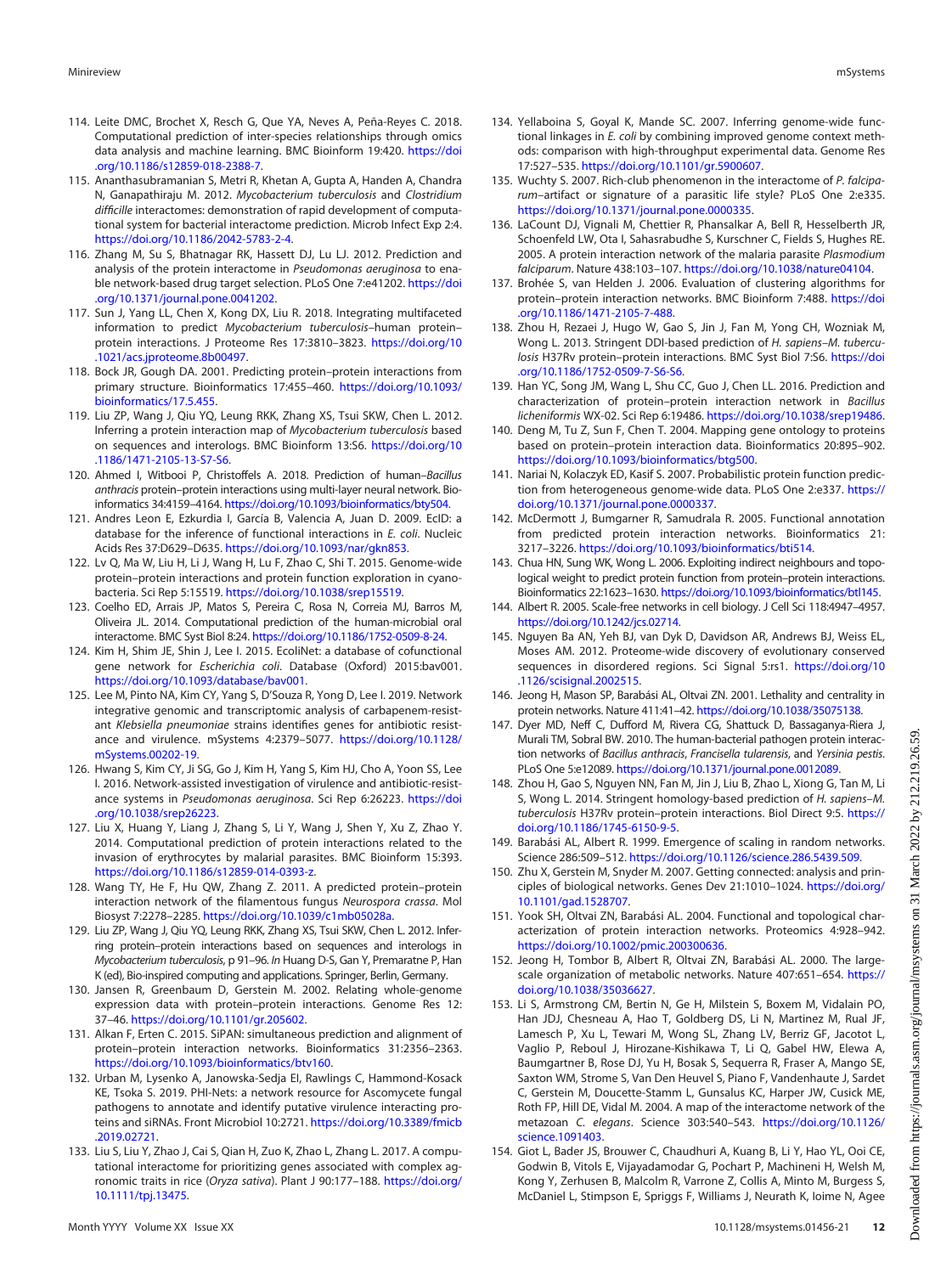M, Voss E, Furtak K, Renzulli R, Aanensen N, Carrolla S, Bickelhaupt E, Lazovatsky Y, DaSilva A, Zhong J, Stanyon CA, Finley RL, White KP, Braverman M, Jarvie T, Gold S, Leach M, Knight J, Shimkets RA, McKenna MP, Chant J, Rothberg JM. 2003. A protein interaction map of Drosophila melanogaster. Science 302:1727–1736. [https://doi.org/10.1126/science](https://doi.org/10.1126/science.1090289) [.1090289.](https://doi.org/10.1126/science.1090289)

- <span id="page-12-0"></span>155. Tanaka R, Yi TM, Doyle J. 2005. Some protein interaction data do not exhibit power law statistics. FEBS Lett 579:5140–5144. [https://doi.org/10](https://doi.org/10.1016/j.febslet.2005.08.024) [.1016/j.febslet.2005.08.024.](https://doi.org/10.1016/j.febslet.2005.08.024)
- <span id="page-12-1"></span>156. Watts DJ, Strogatz SH. 1998. Collective dynamics of "small-world" networks. Nature 393:440–442. [https://doi.org/10.1038/30918.](https://doi.org/10.1038/30918)
- <span id="page-12-2"></span>157. Amaral LA, Scala A, Barthelemy M, Stanley HE. 2000. Classes of smallworld networks. Proc Natl Acad Sci U S A 97:11149–11152. [https://doi](https://doi.org/10.1073/pnas.200327197) [.org/10.1073/pnas.200327197.](https://doi.org/10.1073/pnas.200327197)
- <span id="page-12-3"></span>158. Fell DA, Wagner A. 2000. The small world of metabolism. Nat Biotechnol 18:1121–1122. [https://doi.org/10.1038/81025.](https://doi.org/10.1038/81025)
- <span id="page-12-4"></span>159. Joy MP, Brock A, Ingber DE, Huang S. 2005. High-betweenness proteins in the yeast protein interaction network. J Biomed Biotechnol 2005: 96–103. [https://doi.org/10.1155/JBB.2005.96.](https://doi.org/10.1155/JBB.2005.96)
- <span id="page-12-5"></span>160. Newman MEJ, Girvan M. 2004. Finding and evaluating community structure in networks. Phys Rev E Stat Nonlin Soft Matter Phys 69:e026113. <https://doi.org/10.1103/PhysRevE.69.026113>.
- <span id="page-12-6"></span>161. Ravasz E. 2009. Detecting hierarchical modularity in biological networks. Methods Mol Biol 541:145–160. [https://doi.org/10.1007/978-1-59745](https://doi.org/10.1007/978-1-59745-243-4_7)  $-243-4$  7.
- <span id="page-12-7"></span>162. Hartwell LH, Hopfield JJ, Leibler S, Murray AW. 1999. From molecular to modular cell biology. Nature 402:C47–C52. [https://doi.org/10.1038/](https://doi.org/10.1038/35011540) [35011540](https://doi.org/10.1038/35011540).
- 163. Ihmels J, Friedlander G, Bergmann S, Sarig O, Ziv Y, Barkai N. 2002. Revealing modular organization in the yeast transcriptional network. Nat Genet 31:370–377. <https://doi.org/10.1038/ng941>.
- 164. Girvan M, Newman MEJ. 2002. Community structure in social and biological networks. Proc Natl Acad Sci U S A 99:7821–7826. [https://doi.org/](https://doi.org/10.1073/pnas.122653799) [10.1073/pnas.122653799.](https://doi.org/10.1073/pnas.122653799)
- <span id="page-12-8"></span>165. Spirin V, Mirny LA. 2003. Protein complexes and functional modules in molecular networks. Proc Natl Acad Sci U S A 100:12123–12128. [https://](https://doi.org/10.1073/pnas.2032324100) [doi.org/10.1073/pnas.2032324100](https://doi.org/10.1073/pnas.2032324100).
- <span id="page-12-9"></span>166. Jafari M, Mirzaie M, Sadeghi M. 2015. Interlog protein network: an evolutionary benchmark of protein interaction networks for the evaluation of clustering algorithms. BMC Bioinform 16:319. [https://doi.org/10.1186/](https://doi.org/10.1186/s12859-015-0755-1) [s12859-015-0755-1](https://doi.org/10.1186/s12859-015-0755-1).
- <span id="page-12-10"></span>167. Dunn R, Dudbridge F, Sanderson CM. 2005. The use of edge-betweenness clustering to investigate biological function in protein interaction networks. BMC Bioinform 6:39. [https://doi.org/10.1186/1471-2105-6-39.](https://doi.org/10.1186/1471-2105-6-39)
- <span id="page-12-11"></span>168. Chin CH, Chen SH, Ho CW, Ko MT, Lin CY. 2010. A hub-attachment based method to detect functional modules from confidence-scored protein interactions and expression profiles. BMC Bioinform 11:S25. [https://doi](https://doi.org/10.1186/1471-2105-11-S1-S25) [.org/10.1186/1471-2105-11-S1-S25.](https://doi.org/10.1186/1471-2105-11-S1-S25)
- <span id="page-12-12"></span>169. Wang Y, Qian X. 2014. Functional module identification in protein interaction networks by interaction patterns. Bioinformatics 30:81–93. <https://doi.org/10.1093/bioinformatics/btt569>.
- <span id="page-12-13"></span>170. Ozawa Y, Saito R, Fujimori S, Kashima H, Ishizaka M, Yanagawa H, Miyamoto-Sato E, Tomita M. 2010. Protein complex prediction via verifying and reconstructing the topology of domain–domain interactions. BMC Bioinform 11:350. <https://doi.org/10.1186/1471-2105-11-350>.
- <span id="page-12-14"></span>171. Krishnadev O, Srinivasan N. 2011. Prediction of protein–protein interactions between human host and a pathogen and its application to three pathogenic bacteria. Int J Biol Macromol 48:613–619. [https://doi.org/10](https://doi.org/10.1016/j.ijbiomac.2011.01.030) [.1016/j.ijbiomac.2011.01.030](https://doi.org/10.1016/j.ijbiomac.2011.01.030).
- <span id="page-12-15"></span>172. Oliver S. 2000. Guilt-by-association goes global. Nature 403:601–603. <https://doi.org/10.1038/35001165>.
- <span id="page-12-16"></span>173. Linghu B, Snitkin ES, Holloway DT, Gustafson AM, Xia Y, DeLisi C. 2008. High-precision high-coverage functional inference from integrated data sources. BMC Bioinform 9:119. <https://doi.org/10.1186/1471-2105-9-119>.
- <span id="page-12-17"></span>174. Chua HN, Sung WK, Wong L. 2007. Using indirect protein interactions for the prediction of gene ontology functions. BMC Bioinform 8:S8. [https://](https://doi.org/10.1186/1471-2105-8-S4-S8) [doi.org/10.1186/1471-2105-8-S4-S8](https://doi.org/10.1186/1471-2105-8-S4-S8).
- <span id="page-12-18"></span>175. Nabieva E, Jim K, Agarwal A, Chazelle B, Singh M. 2005. Whole-proteome prediction of protein function via graph-theoretic analysis of interaction maps. Bioinformatics 21:i302–i310. [https://doi.org/10.1093/bioinformatics/](https://doi.org/10.1093/bioinformatics/bti1054) [bti1054.](https://doi.org/10.1093/bioinformatics/bti1054)
- <span id="page-12-19"></span>176. Myers CL, Troyanskaya OG. 2007. Context-sensitive data integration and prediction of biological networks. Bioinformatics 23:2322–2330. [https://](https://doi.org/10.1093/bioinformatics/btm332) [doi.org/10.1093/bioinformatics/btm332.](https://doi.org/10.1093/bioinformatics/btm332)
- <span id="page-12-20"></span>177. Guo Z, Wang L, Li Y, Gong X, Yao C, Ma W, Wang D, Li Y, Zhu J, Zhang M, Yang D, Rao S, Wang J. 2007. Edge-based scoring and searching method for identifying condition-responsive protein–protein interaction sub-network. Bioinformatics 23:2121–2128. [https://doi.org/10.1093/bioinformatics/btm294.](https://doi.org/10.1093/bioinformatics/btm294)
- <span id="page-12-21"></span>178. Zitnik M, Sosič R, Feldman MW, Leskovec J. 2019. Evolution of resilience in protein interactomes across the tree of life. Proc Natl Acad Sci U S A 116:4426–4433. <https://doi.org/10.1073/pnas.1818013116>.
- <span id="page-12-22"></span>179. Kiemer L, Cesareni G. 2007. Comparative interactomics: comparing apples and pears? Trends Biotechnol 25:448–454. [https://doi.org/10](https://doi.org/10.1016/j.tibtech.2007.08.002) [.1016/j.tibtech.2007.08.002.](https://doi.org/10.1016/j.tibtech.2007.08.002)
- <span id="page-12-23"></span>180. Wuchty S, Uetz P. 2014. Protein–protein interaction networks of E. coli and S. cerevisiae are similar. Sci Rep 4:7187. [https://doi.org/10.1038/](https://doi.org/10.1038/srep07187) [srep07187.](https://doi.org/10.1038/srep07187)
- <span id="page-12-24"></span>181. Berg J, Lässig M. 2004. Local graph alignment and motif search in biological networks. Proc Natl Acad Sci U S A 101:14689–14694. [https://doi](https://doi.org/10.1073/pnas.0305199101) [.org/10.1073/pnas.0305199101](https://doi.org/10.1073/pnas.0305199101).
- <span id="page-12-25"></span>182. Kuchaiev O, Przulj N. 2011. Integrative network alignment reveals large regions of global network similarity in yeast and human. Bioinformatics 27:1390–1396. <https://doi.org/10.1093/bioinformatics/btr127>.
- <span id="page-12-26"></span>183. Aladag AE, Erten C. 2013. SPINAL: scalable protein interaction network alignment. Bioinformatics 29:917–924. [https://doi.org/10.1093/](https://doi.org/10.1093/bioinformatics/btt071) [bioinformatics/btt071](https://doi.org/10.1093/bioinformatics/btt071).
- <span id="page-12-27"></span>184. Parida L. 2007. Discovering topological motifs using a compact notation. J Comput Biol 14:300–323. [https://doi.org/10.1089/cmb.2006.0142.](https://doi.org/10.1089/cmb.2006.0142)
- <span id="page-12-28"></span>185. Shao M, Yang Y, Guan J, Zhou S. 2014. Choosing appropriate models for protein–protein interaction networks: a comparison study. Brief Bioinform 15:823–838. [https://doi.org/10.1093/bib/bbt014.](https://doi.org/10.1093/bib/bbt014)
- <span id="page-12-29"></span>186. Lancichinetti A, Kivelä M, Saramäki J, Fortunato S. 2010. Characterizing the community structure of complex networks. PLoS One 5:e11976. [https://doi.org/10.1371/journal.pone.0011976.](https://doi.org/10.1371/journal.pone.0011976)
- <span id="page-12-30"></span>187. Pržulj N. 2007. Biological network comparison using graphlet degree distribution. Bioinformatics 23:e177–e183. [https://doi.org/10.1093/](https://doi.org/10.1093/bioinformatics/btl301) [bioinformatics/btl301.](https://doi.org/10.1093/bioinformatics/btl301)
- <span id="page-12-31"></span>188. Wu X, Liu Q, Jiang R. 2009. Align human interactome with phenome to identify causative genes and networks underlying disease families. Bioinformatics 25:98–104. [https://doi.org/10.1093/bioinformatics/btn593.](https://doi.org/10.1093/bioinformatics/btn593)
- <span id="page-12-32"></span>189. Futschik ME, Chaurasia G, Herzel H. 2007. Comparison of human protein-protein interaction maps. Bioinformatics 23:605–611. [https://doi](https://doi.org/10.1093/bioinformatics/btl683) [.org/10.1093/bioinformatics/btl683](https://doi.org/10.1093/bioinformatics/btl683).
- <span id="page-12-33"></span>190. Singh R, Xu J, Berger B. 2008. Global alignment of multiple protein interaction networks with application to functional orthology detection. Proc Natl Acad Sci U S A 105:12763–12768. [https://doi.org/10.1073/pnas](https://doi.org/10.1073/pnas.0806627105) [.0806627105](https://doi.org/10.1073/pnas.0806627105).
- <span id="page-12-35"></span>191. Liao CS, Lu K, Baym M, Singh R, Berger B. 2009. IsoRankN: spectral methods for global alignment of multiple protein networks. Bioinformatics 25:i253–i258. [https://doi.org/10.1093/bioinformatics/btp203.](https://doi.org/10.1093/bioinformatics/btp203)
- 192. Cai H, Lilburn TG, Hong C, Gu J, Kuang R, Wang Y. 2015. Predicting and exploring network components involved in pathogenesis in the malaria parasite via novel subnetwork alignments. BMC Syst Biol 9:S1. [https://](https://doi.org/10.1186/1752-0509-9-S4-S1) [doi.org/10.1186/1752-0509-9-S4-S1](https://doi.org/10.1186/1752-0509-9-S4-S1).
- 193. Cai H, Hong C, Gu J, Lilburn TG, Kuang R, Wang Y. 2012. Module-based subnetwork alignments reveal novel transcriptional regulators in malaria parasite Plasmodium falciparum. BMC Syst Biol 6:S5. [https://doi](https://doi.org/10.1186/1752-0509-6-S3-S5) [.org/10.1186/1752-0509-6-S3-S5](https://doi.org/10.1186/1752-0509-6-S3-S5).
- <span id="page-12-34"></span>194. Dutkowski J, Tiuryn J. 2007. Identification of functional modules from conserved ancestral protein–protein interactions. Bioinformatics 23: i149–i158. <https://doi.org/10.1093/bioinformatics/btm194>.
- <span id="page-12-36"></span>195. Schleker S, Sun J, Raghavan B, Srnec M, Müller N, Koepfinger M, Murthy L, Zhao Z, Klein-Seetharaman J. 2012. The current Salmonella–host interactome. Proteomics Clin Appl 6:117–133. [https://doi.org/10.1002/prca](https://doi.org/10.1002/prca.201100083) [.201100083](https://doi.org/10.1002/prca.201100083).
- <span id="page-12-37"></span>196. Häuser R, Blasche S, Dokland T, Haggård-Ljungquist E, von Brunn A, Salas M, Casjens S, Molineux I, Uetz P. 2012. Bacteriophage protein– protein interactions. Adv Virus Res 83:219–298. [https://doi.org/10.1016/](https://doi.org/10.1016/B978-0-12-394438-2.00006-2) [B978-0-12-394438-2.00006-2](https://doi.org/10.1016/B978-0-12-394438-2.00006-2).
- <span id="page-12-38"></span>197. von Mering C, Huynen M, Jaeggi D, Schmidt S, Bork P, Snel B. 2003. STRING: a database of predicted functional associations between proteins. Nucleic Acids Res 31:258–261. <https://doi.org/10.1093/nar/gkg034>.
- <span id="page-12-39"></span>198. Raman K, Chandra N. 2008. Mycobacterium tuberculosis interactome analysis unravels potential pathways to drug resistance. BMC Microbiol 8:234. [https://doi.org/10.1186/1471-2180-8-234.](https://doi.org/10.1186/1471-2180-8-234)
- <span id="page-12-40"></span>199. Raman MP, Singh S, Devi PR, Velmurugan D. 2012. Uncovering potential drug targets for Tuberculosis using protein networks. Bioinformation 8: 403–406. <https://doi.org/10.6026/97320630008403>.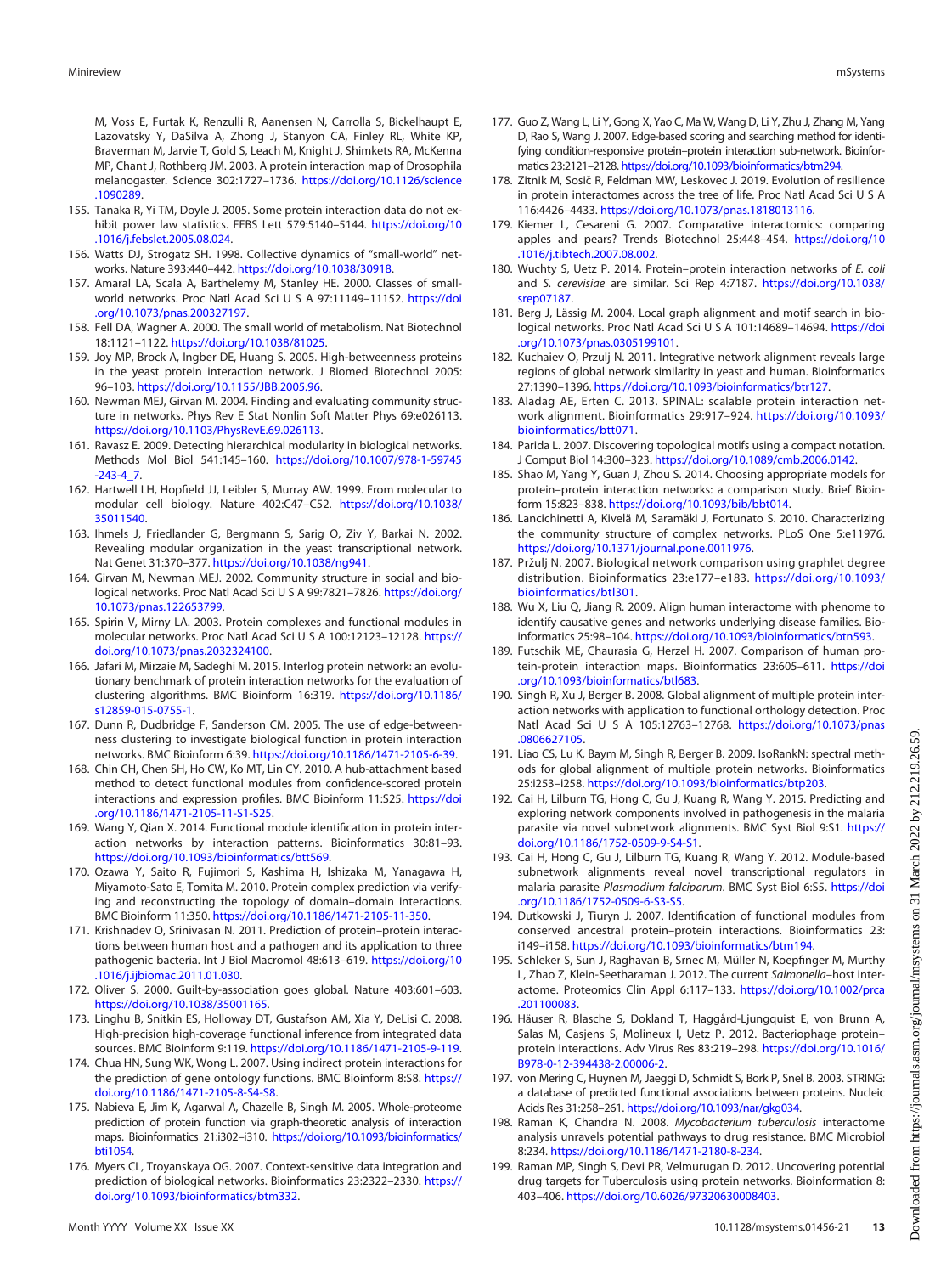- <span id="page-13-2"></span>200. Folador EL, de Carvalho PVSD, Silva WM, Ferreira RS, Silva A, Gromiha M, Ghosh P, Barh D, Azevedo V, Röttger R. 2016. In silico identification of essential proteins in Corynebacterium pseudotuberculosis based on protein–protein interaction networks. BMC Syst Biol 10:103. [https://doi.org/](https://doi.org/10.1186/s12918-016-0346-4) [10.1186/s12918-016-0346-4](https://doi.org/10.1186/s12918-016-0346-4).
- <span id="page-13-5"></span>201. Prathiviraj R, Berchmans S, Chellapandi P. 2019. Analysis of modularity in proteome-wide protein interaction networks of Methanothermobacter thermautotrophicus strain  $\Delta H$  and metal-loving bacteria. J Proteins Proteom 10:179–190. [https://doi.org/10.1007/s42485-019-00019-5.](https://doi.org/10.1007/s42485-019-00019-5)
- <span id="page-13-4"></span>202. Bharathi M, Chellapandi P. 2019. Comparative analysis of differential proteome-wide protein–protein interaction network of Methanobrevibacter ruminantium M1. Biochem Biophys Rep 20:100698. [https://doi](https://doi.org/10.1016/j.bbrep.2019.100698) [.org/10.1016/j.bbrep.2019.100698](https://doi.org/10.1016/j.bbrep.2019.100698).
- <span id="page-13-24"></span>203. Kumar S, Lata KS, Sharma P, Bhairappanavar SB, Soni S, Das J. 2019. Inferring pathogen–host interactions between Leptospira interrogans and Homo sapiens using network theory. Sci Rep 9:1434. [https://doi.org/10](https://doi.org/10.1038/s41598-018-38329-1) [.1038/s41598-018-38329-1.](https://doi.org/10.1038/s41598-018-38329-1)
- <span id="page-13-0"></span>204. Kim WY, Kang S, Kim BC, Oh J, Cho S, Bhak J, Choi JS. 2008. SynechoNET: integrated protein–protein interaction database of a model cyanobacterium Synechocystis sp. PCC 6803. BMC Bioinform 9:S20. [https://doi.org/](https://doi.org/10.1186/1471-2105-9-S1-S20) [10.1186/1471-2105-9-S1-S20](https://doi.org/10.1186/1471-2105-9-S1-S20).
- <span id="page-13-3"></span>205. Cong Q, Anishchenko I, Ovchinnikov S, Baker D. 2019. Protein interaction networks revealed by proteome coevolution. Science 365:185–189. <https://doi.org/10.1126/science.aaw6718>.
- <span id="page-13-9"></span>206. Kong P, Huang G, Liu W. 2020. Identification of protein complexes and functional modules in E. coli PPI networks. BMC Microbiol 20:243. <https://doi.org/10.1186/s12866-020-01904-6>.
- <span id="page-13-1"></span>207. Wojcik J, Boneca IG, Legrain P. 2002. Prediction, assessment and validation of protein interaction maps in bacteria. J Mol Biol 323:763–770. [https://doi.org/10.1016/s0022-2836\(02\)01009-4.](https://doi.org/10.1016/s0022-2836(02)01009-4)
- <span id="page-13-10"></span>208. Wojcik J, Schächter V. 2001. Protein–protein interaction map inference using interacting domain profile pairs. Bioinformatics 17:S296–S305. [https://doi.org/10.1093/bioinformatics/17.suppl\\_1.S296](https://doi.org/10.1093/bioinformatics/17.suppl_1.S296).
- <span id="page-13-11"></span>209. Wuchty S, Müller SA, Caufield JH, Häuser R, Aloy P, Kalkhof S, Uetz P. 2018. Proteome data improves protein function prediction in the interactome of Helicobacter pylori. Mol Cell Proteomics 17:961-973. [https://](https://doi.org/10.1074/mcp.RA117.000474) [doi.org/10.1074/mcp.RA117.000474.](https://doi.org/10.1074/mcp.RA117.000474)
- <span id="page-13-7"></span>210. Park SJ, Choi JS, Kim BC, Jho SW, Ryu JW, Park D, Lee KA, Bhak J, Kim SI. 2009. PutidaNET: interactome database service and network analysis of Pseudomonas putida KT2440. BMC Genom 10:S18. [https://doi.org/10](https://doi.org/10.1186/1471-2164-10-S3-S18) [.1186/1471-2164-10-S3-S18](https://doi.org/10.1186/1471-2164-10-S3-S18).
- <span id="page-13-12"></span>211. Singh A, Mai D, Kumar A, Steyn AJC. 2006. Dissecting virulence pathways of Mycobacterium tuberculosis through protein–protein association. Proc Natl Acad Sci U S A 103:11346–11351. [https://doi.org/10.1073/pnas](https://doi.org/10.1073/pnas.0602817103) [.0602817103](https://doi.org/10.1073/pnas.0602817103).
- <span id="page-13-13"></span>212. Zhou H, Wong L. 2011. Comparative analysis and assessment of M. tuberculosis H37Rv protein–protein interaction datasets. BMC Genom 12: S20. [https://doi.org/10.1186/1471-2164-12-S3-S20.](https://doi.org/10.1186/1471-2164-12-S3-S20)
- <span id="page-13-6"></span>213. Cui T, Zhang L, Wang X, He ZG. 2009. Uncovering new signaling proteins and potential drug targets through the interactome analysis of Mycobacterium tuberculosis. BMC Genom 10:118. [https://doi.org/10.1186/](https://doi.org/10.1186/1471-2164-10-118) [1471-2164-10-118](https://doi.org/10.1186/1471-2164-10-118).
- <span id="page-13-14"></span>214. Edwards RA, McNair K, Faust K, Raes J, Dutilh BE. 2016. Computational approaches to predict bacteriophage–host relationships. FEMS Microbiol Rev 40:258–272. [https://doi.org/10.1093/femsre/fuv048.](https://doi.org/10.1093/femsre/fuv048)
- <span id="page-13-15"></span>215. Dutilh BE, Cassman N, McNair K, Sanchez SE, Silva GGZ, Boling L, Barr JJ, Speth DR, Seguritan V, Aziz RK, Felts B, Dinsdale EA, Mokili JL, Edwards RA. 2014. A highly abundant bacteriophage discovered in the unknown sequences of human faecal metagenomes. Nat Commun 5:4498. [https://doi.org/10](https://doi.org/10.1038/ncomms5498) [.1038/ncomms5498.](https://doi.org/10.1038/ncomms5498)
- 216. Shapiro JW, Putonti C. 2018. Gene co-occurrence networks reflect bacteriophage ecology and evolution. mBio 9:e01870–17. [https://doi.org/10](https://doi.org/10.1128/mBio.01870-17) [.1128/mBio.01870-17.](https://doi.org/10.1128/mBio.01870-17)
- 217. Lima-Mendez G, Van Helden J, Toussaint A, Leplae R. 2008. Reticulate representation of evolutionary and functional relationships between phage genomes. Mol Biol Evol 25:762–777. <https://doi.org/10.1093/molbev/msn023>.
- <span id="page-13-16"></span>218. Paez-Espino D, Eloe-Fadrosh EA, Pavlopoulos GA, Thomas AD, Huntemann M, Mikhailova N, Rubin E, Ivanova NN, Kyrpides NC. 2016. Uncovering Earth's virome. Nature 536:425–430. <https://doi.org/10.1038/nature19094>.
- <span id="page-13-17"></span>219. Wang W, Ren J, Tang K, Dart E, Ignacio-Espinoza JC, Fuhrman JA, Braun J, Sun F, Ahlgren NA. 2020. A network-based integrated framework for predicting virus–prokaryote interactions. NAR Genom Bioinform 2: lqaa044. <https://doi.org/10.1093/nargab/lqaa044>.
- <span id="page-13-8"></span>220. Métris A, Sudhakar P, Fazekas D, Demeter A, Ari E, Olbei M, Branchu P, Kingsley RA, Baranyi J, Korcsmáros T. 2017. SalmoNet, an integrated network of ten Salmonella enterica strains reveals common and distinct pathways to host adaptation. NPJ Syst Biol Appl 3:31. [https://doi.org/10](https://doi.org/10.1038/s41540-017-0034-z) [.1038/s41540-017-0034-z](https://doi.org/10.1038/s41540-017-0034-z).
- <span id="page-13-18"></span>221. Loaiza CD, Duhan N, Lister M, Kaundal R. 2020. In silico prediction of host–pathogen protein interactions in melioidosis pathogen Burkholderia pseudomallei and human reveals novel virulence factors and their targets. Brief Bioinform 22:bbz162.
- <span id="page-13-19"></span>222. Durmus Tekir SD, Ülgen KO. 2013. Systems biology of pathogen–host interaction: networks of protein–protein interaction within pathogens and pathogen–human interactions in the post-genomic era. Biotechnol J 8:85–96. <https://doi.org/10.1002/biot.201200110>.
- <span id="page-13-20"></span>223. Pan A, Lahiri C, Rajendiran A, Shanmugham B. 2016. Computational analysis of protein interaction networks for infectious diseases. Brief Bioinform 17:517–526. [https://doi.org/10.1093/bib/bbv059.](https://doi.org/10.1093/bib/bbv059)
- <span id="page-13-21"></span>224. Mahajan G, Mande SC. 2017. Using structural knowledge in the protein data bank to inform the search for potential host–microbe protein interactions in sequence space: application to Mycobacterium tuberculosis. BMC Bioinform 18:201. [https://doi.org/10.1186/s12859-017-1550-y.](https://doi.org/10.1186/s12859-017-1550-y)
- <span id="page-13-22"></span>225. Zanzoni A, Spinelli L, Braham S, Brun C. 2017. Perturbed human sub-networks by *Fusobacterium nucleatum* candidate virulence proteins. Microbiome 5:89. [https://doi.org/10.1186/s40168-017-0307-1.](https://doi.org/10.1186/s40168-017-0307-1)
- <span id="page-13-23"></span>226. Acharya D, Dutta T. 2021. Elucidating the network features and evolutionary attributes of intra- and interspecific protein–protein interactions between human and pathogenic bacteria. Sci Rep 11:190. [https://doi](https://doi.org/10.1038/s41598-020-80549-x) [.org/10.1038/s41598-020-80549-x.](https://doi.org/10.1038/s41598-020-80549-x)
- <span id="page-13-25"></span>227. Li ZG, He F, Zhang Z, Peng YL. 2012. Prediction of protein–protein interactions between Ralstonia solanacearum and Arabidopsis thaliana. Amino Acids 42:2363–2371. [https://doi.org/10.1007/s00726-011-0978-z.](https://doi.org/10.1007/s00726-011-0978-z)
- <span id="page-13-26"></span>228. Sahu SS, Weirick T, Kaundal R. 2014. Predicting genome-scale Arabidopsis–Pseudomonas syringae interactome using domain and interologbased approaches. BMC Bioinform 15:S13. [https://doi.org/10.1186/1471](https://doi.org/10.1186/1471-2105-15-S11-S13) [-2105-15-S11-S13](https://doi.org/10.1186/1471-2105-15-S11-S13).
- <span id="page-13-27"></span>229. Zhang L, Liu JY, Gu H, Du Y, Zuo JF, Zhang Z, Zhang M, Li P, Dunwell JM, Cao Y, Zhang Z, Zhang YM. 2018. Bradyrhizobium diazoefficiens USDA 110- Glycine max interactome provides candidate proteins associated with symbiosis. J Proteome Res 17:3061–3074. [https://doi.org/10.1021/](https://doi.org/10.1021/acs.jproteome.8b00209) [acs.jproteome.8b00209.](https://doi.org/10.1021/acs.jproteome.8b00209)
- <span id="page-13-28"></span>230. Evans P, Dampier W, Ungar L, Tozeren A. 2009. Prediction of HIV-1 virus– host protein interactions using virus and host sequence motifs. BMC Med Genom 2:27. <https://doi.org/10.1186/1755-8794-2-27>.
- <span id="page-13-29"></span>231. Becerra A, Bucheli VA, Moreno PA. 2017. Prediction of virus–host protein-protein interactions mediated by short linear motifs. BMC Bioinform 18:163. <https://doi.org/10.1186/s12859-017-1570-7>.
- <span id="page-13-30"></span>232. Sarmady M, Dampier W, Tozeren A. 2011. Sequence- and interactomebased prediction of viral protein hotspots targeting host proteins: a case study for HIV Nef. PLoS One 6:e20735. [https://doi.org/10.1371/journal](https://doi.org/10.1371/journal.pone.0020735) [.pone.0020735.](https://doi.org/10.1371/journal.pone.0020735)
- <span id="page-13-31"></span>233. Emamjomeh A, Goliaei B, Zahiri J, Ebrahimpour R. 2014. Predicting protein–protein interactions between human and hepatitis C virus via an ensemble learning method. Mol Biosyst 10:3147–3154. [https://doi.org/](https://doi.org/10.1039/c4mb00410h) [10.1039/c4mb00410h.](https://doi.org/10.1039/c4mb00410h)
- <span id="page-13-32"></span>234. Cui G, Fang C, Han K. 2012. Prediction of protein–protein interactions between viruses and human by an SVM model. BMC Bioinform 13:S5. <https://doi.org/10.1186/1471-2105-13-S7-S5>.
- <span id="page-13-33"></span>235. Halder AK, Dutta P, Kundu M, Basu S, Nasipuri M. 2018. Review of computational methods for virus–host protein interaction prediction: a case study on novel Ebola–human interactions. Brief Funct Genom 17:381–391. [https://doi](https://doi.org/10.1093/bfgp/elx026) [.org/10.1093/bfgp/elx026.](https://doi.org/10.1093/bfgp/elx026)
- <span id="page-13-34"></span>236. Li Y, Zhang Z, Yang L, Lian X, Xie Y, Li S, Xin S, Cao P, Lu J. 2020. The MERS-CoV receptor DPP4 as a candidate binding target of the SARS-CoV-2 spike. iScience 23:101160. <https://doi.org/10.1016/j.isci.2020.101160>.
- <span id="page-13-35"></span>237. Dey L, Chakraborty S, Mukhopadhyay A. 2020. Machine learning techniques for sequence-based prediction of viral–host interactions between SARS-CoV-2 and human proteins. Biomed J 43:438–450. [https://doi.org/](https://doi.org/10.1016/j.bj.2020.08.003) [10.1016/j.bj.2020.08.003](https://doi.org/10.1016/j.bj.2020.08.003).
- <span id="page-13-36"></span>238. Lu H, Zhou Q, He J, Jiang Z, Peng C, Tong R, Shi J. 2020. Recent advances in the development of protein–protein interactions modulators: mechanisms and clinical trials. Signal Transduct Target Ther 5:213. [https://doi](https://doi.org/10.1038/s41392-020-00315-3) [.org/10.1038/s41392-020-00315-3](https://doi.org/10.1038/s41392-020-00315-3).
- <span id="page-13-37"></span>239. Rapanoel HA, Mazandu GK, Mulder NJ. 2013. Predicting and analyzing interactions between Mycobacterium tuberculosis and its human host. PLoS One 8:e67472. <https://doi.org/10.1371/journal.pone.0067472>.